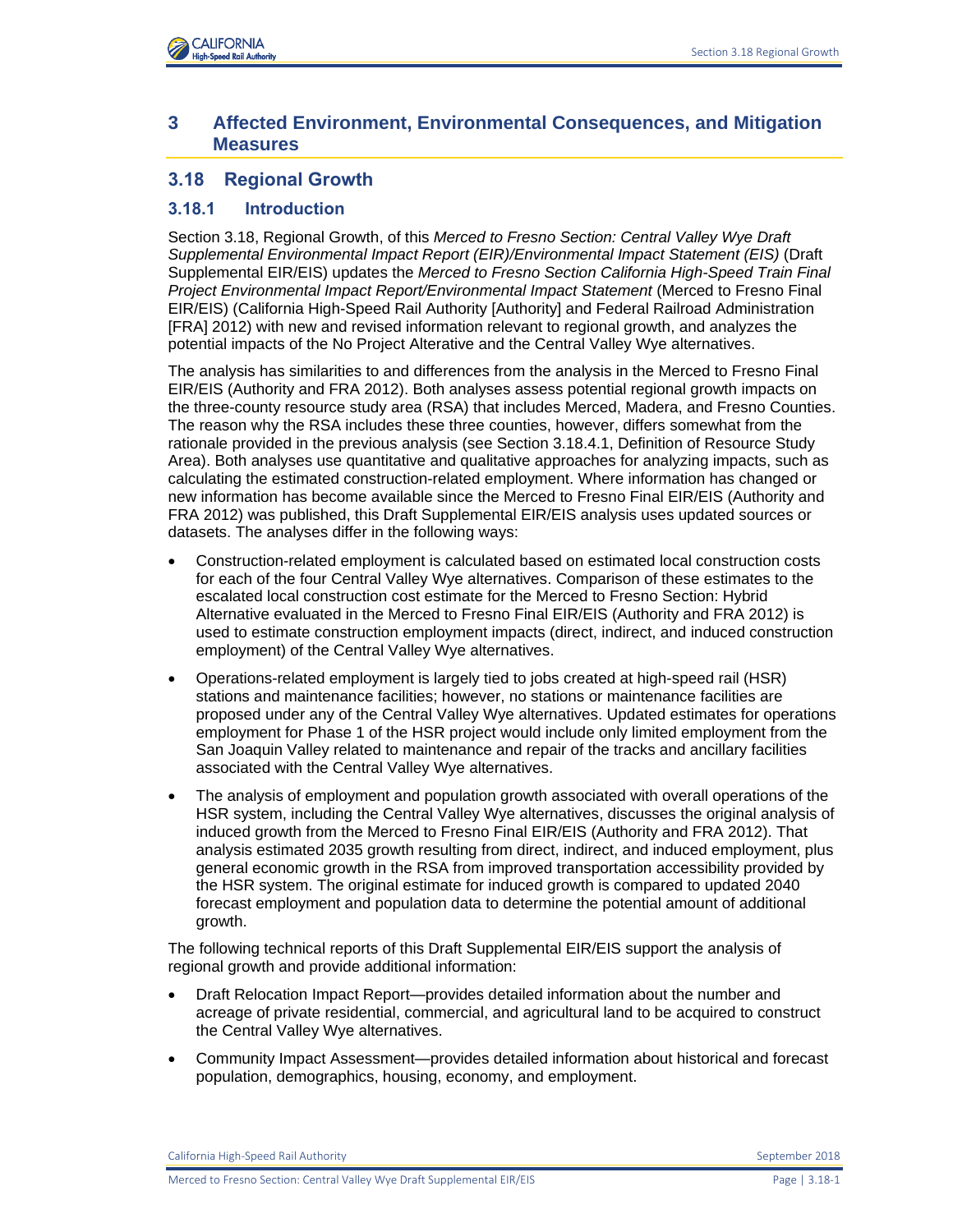In addition to the technical reports, the following resource sections of this Draft Supplemental EIR/EIS provide information related to regional growth:

- **Section 3.2, Transportation**—describes impacts of the Central Valley Wye alternatives on the benefits of new transportation linkages provided by the HSR system to the San Francisco and Los Angeles metropolitan areas.
- **Section 3.12, Socioeconomics and Communities**—describes impacts of the Central Valley Wye alternatives on population, employment, displacements and relocations, effects on agricultural production, and potential changes in sales and property tax revenues.
- **Section 3.13, Land Use and Development**—describes impacts of the Central Valley Wye alternatives on compatibility with existing and proposed land use and development.
- **Section 3.14, Agricultural Farmland**—describes impacts of the Central Valley Wye alternatives on agricultural lands.
- **Section 3.19, Cumulative Impacts**—describes cumulative impacts of the Central Valley Wye alternatives and overall effects on factors affecting regional growth, including potential effects.

### *Definition of Resources*

Regional growth is measured in terms of increases in population, employment, and the related development of land providing housing, commercial, and industrial buildings and facilities, and community services supporting both residents and businesses. For the Central Valley Wye alternatives, the RSA for regional growth is defined as the three-county area defined by Merced, Madera, and Fresno Counties (Section 3.18.4.1). Population increase is based on births, inmigration, out-migration, and deaths occurring within the RSA. Employment is the number of jobs in the RSA that may be held by residents or persons who may reside inside or outside of the RSA and commute to jobs in the RSA. Individual workers may have one or more jobs, and a portion of the population may not have a job because of age, choice, or unemployment status. Increases in employment depend upon increased demand for products and services from residents and businesses that may or may not be located in the RSA. As such, potential regional growth relating to the Central Valley Wye alternatives would be caused by the increased demand for direct, indirect, and induced construction and operations jobs. Regional growth also would be stimulated by general economic expansion as a result of increased statewide transportation connectivity, increased population associated with new local jobs, and increased residential and commercial development and community services to meet the needs of new residents and businesses. These changes would result in additional land development in the RSA.

## **3.18.2 Laws, Regulations, and Orders**

This section identifies laws, regulations, and orders relevant to the analysis of regional growth in this Draft Supplemental EIR/EIS. Also provided are summaries of laws, regulations, and orders that have been issued or updated since publication of the Merced to Fresno Final EIR/EIS (Authority and FRA 2012).

## **3.18.2.1 Federal**

The discussion of federal requirements to analyze growth under the National Environmental Policy Act (NEPA) provided in Section 3.18.2.1, NEPA Requirements to Analyze Growth, of the Merced to Fresno Final EIR/EIS (Authority and FRA 2012: page 3.18-2) has not changed since the publication of that document.

## **3.18.2.2 State**

The state laws, regulations, and orders pertinent to analyzing regional growth are the same as those described in Section 3.18.2.2, CEQA Requirements to Analyze Growth, of the Merced to Fresno Final EIR/EIS (Authority and FRA 2012: page 3.18-2):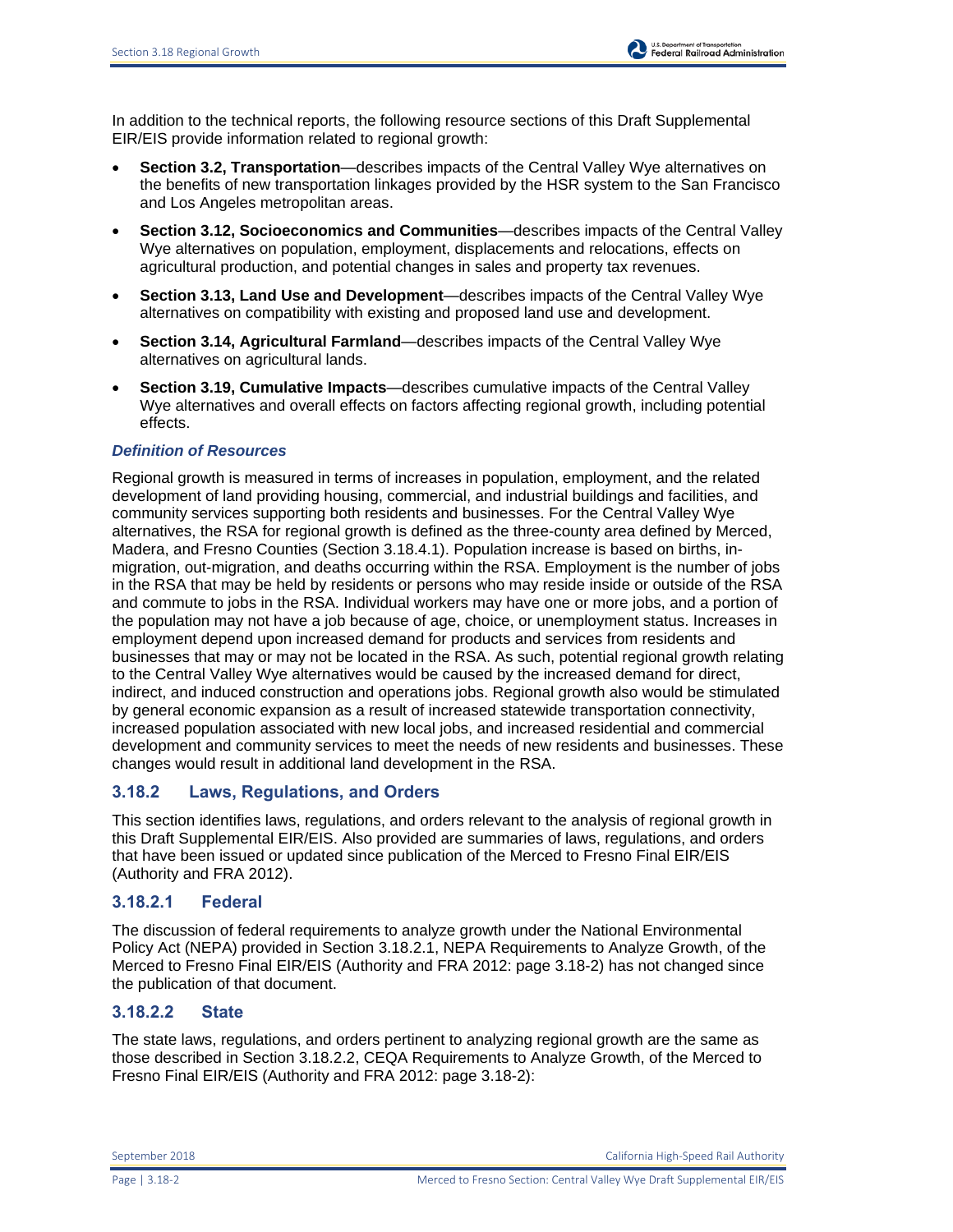

- California Environmental Quality Act (CEQA) and its requirement to analyze impacts on regional growth
- Senate Bill (SB) 375 Sustainable Communities Strategies<sup>1</sup>

New state laws, regulations, and orders follow.

#### **2015 State Environmental Goals and Policies**

In November 2015, the State of California published *A Strategy for California @ 50 Million, The Governor's Environmental Goals and Policy Report* (EGPR) (California Office of Planning and Research 2015). This report updates the 1978 *Urban Strategy for California* (California Office of Planning and Research 1978), the last EGPR prepared and adopted. Assembly Bill 2070 (1970) directed the Governor's Office of Planning and Research to prepare and maintain an EGPR. The goals and objectives focus on land use, population growth and distribution, conservation of natural resources, and air and water quality. The 2015 EGPR broadens the scope of the goals and objectives for the state, not just for urban areas.

Achieving sustainable growth in California with 50 million residents requires a clear plan of action and sustained effort. The 2015 EGPR outlines five key goals:

- Increase the share of renewable energy in the state's energy mix to at least 50 percent by 2030
- Reduce petroleum use by up to 50 percent by 2030
- Increase the energy efficiency of existing buildings by 50 percent by 2030
- Reduce emissions of short-lived climate pollutants
- Steward natural resources, including forests, working lands, and wetlands, to ensure that they store carbon, are resilient, and enhance other environmental benefits

To achieve these long-term goals, California must implement effective growth management strategies that will require integrated actions that promote multiple benefits. The state planning priorities identify infill development in previously developed areas as the top priority for new development. To meet this priority, the State of California adopted additional actions needed to support infill development, including specific transportation actions, which include the following:

- Develop a priority order for state transportation investment that includes investments in public transportation and other modes that are alternatives to single-occupant vehicles.
- Enhance support for infill development and transit-oriented development in communities along the HSR project corridor. In particular, the state will prioritize investment in infill development and transit-oriented development in these communities and fund projects that promote HSR system ties to, and support for, local public transportation systems.

### **3.18.2.3 Regional and Local**

Regional and transportation plans relevant to the analysis of regional growth have changed since publication of the Merced to Fresno Final EIR/EIS (Authority and FRA 2012). The discussion of the *San Joaquin Valley Blueprint Integration Planning Process, Summary Repor*t (Mintier Harnish et al. 2010) provided in Section 3.18.2.3, Regional and Transportation Plans, of the Merced to Fresno Final EIR/EIS (Authority and FRA 2012: pages 3.18-2 through 3.18-3) has not changed. In 2014, Merced, Madera, and Fresno Counties adopted new regional transportation plans that incorporate strategies for sustainable communities. In addition, county and city governments have adopted updated housing elements of their general plans to accommodate projected housing needs. A discussion of these new or updated regional and transportation plans follows.

l

<sup>&</sup>lt;sup>1</sup> The discussion of SB 375 Sustainable Communities Strategies requirements in Section 3.18.2.3, Regional and Transportation Plans, of the Merced to Fresno Final EIR/EIS (Authority and FRA 2012: pages 3.18-4 through 3.18-5) has been moved from Section 3.18.2.3 to 3.18.2.2 in this document because it is a state law.

California High-Speed Rail Authority September 2018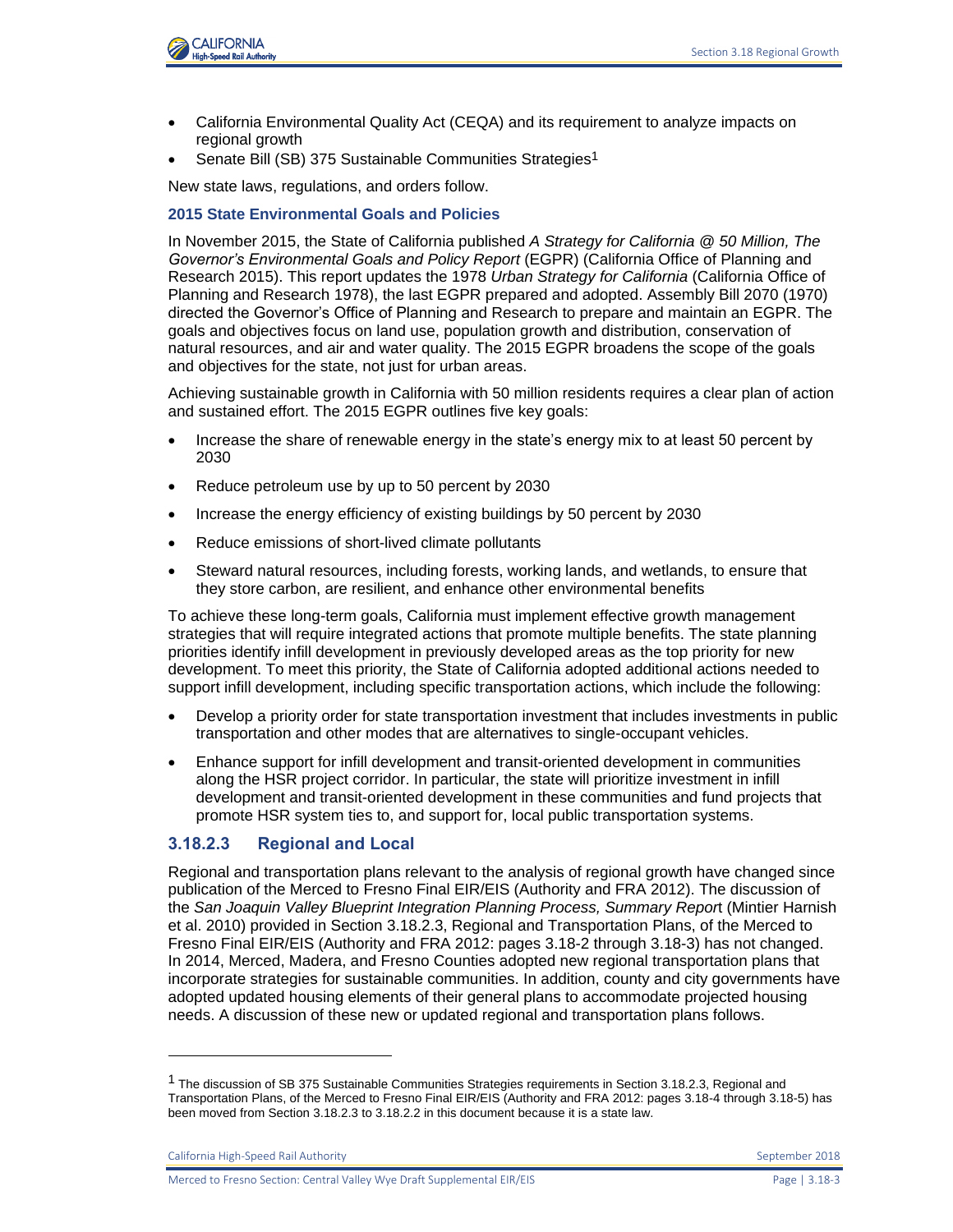## **Regional Transportation Plan 2014-2040 Sustainable Communities Strategy for Merced County**

In September 2014, the Merced County Association of Governments adopted an update to the 2011 regional transportation plan—the *Regional Transportation Plan, 2014-2040 Sustainable Communities Strategy for Merced County* (Merced County Association of Governments 2014). This regional transportation plan incorporates the new sustainable communities strategy in compliance with the Sustainable Communities and Climate Protection Act of 2008. The county includes the city of Merced and several smaller jurisdictions, such as Atwater, Livingston, Gustine, Los Banos, and Dos Palos. The plan has the following seven overarching goals or vision themes:

- Provide a good system of roads that are well maintained, safe, and efficient and meet the transportation demands of people and freight
- Provide a transit system that is a viable choice
- Support full-time employment with livable waters
- Preserve productive agricultural land/maintain strong agricultural economy and quality of life
- Support orderly and planned growth that enhances the integration and connectivity of various modes of transportation
- Support clean air and water and avoid, minimize, or mitigate negative impacts on the environment
- Provide funds for building, operating, and maintaining the existing and future regional transportation system, and ensure funding transportation investments are cost-effective

Specifically, the plan identifies a goal and several policies for passenger rail service. The goal is that the rail system should provide safe and reliable service for passengers. This applies to passenger service on Amtrak routes in the San Joaquin Valley and includes the HSR system connecting the cities of Merced and Los Banos to Sacramento and the San Francisco Bay Area (Bay Area), as well as Fresno and destinations farther south. The plan commits Merced County to supporting the HSR planning process and actively providing comments and input.

With an HSR station planned for the city of Merced, the plan also includes statements about coordinating future land use patterns and the transportation system, including HSR, to foster economic prosperity and integrated mixed-use communities. This goal encompasses transitoriented land uses around the planned Merced Station.

### **Madera County 2014 Regional Transportation Plan and Sustainable Communities Strategy**

The *Madera County 2011 Regional Transportation Plan* was updated with the adoption of the *2014 Regional Transportation Plan and Sustainable Communities Strategy* (Madera County Transportation Commission 2014). It is the required 4-year update of the regional transportation plan integrating a sustainable communities strategy consistent with the Sustainable Communities and Climate Protection Act of 2008. The plan reflects the horizon year of 2040 to ensure that the transportation system and implementation policies and programs will safely and efficiently accommodate growth envisioned in the general plan land use elements adopted by the Cities of Chowchilla and Madera and Madera County. The strategy is a new element of the regional transportation plan that demonstrates the integration of land use, transportation strategies, and transportation investments with the goal of showing that Madera County can meet the California Air Resources Board regional greenhouse gas reduction target of 5 percent.

The plan identifies eight broad policy goals to guide Madera County in the pursuit of quality growth and highly integrated transportation systems. Related to the California HSR Program, these goals for Madera County include enhancing transportation system coordination, efficiency, and intermodal connectivity considering that no HSR stations would be located in the county. The plan documents the participation of the Madera County Transportation Commission, the Cities of Madera and Chowchilla, and Madera County in the Authority's program to implement service from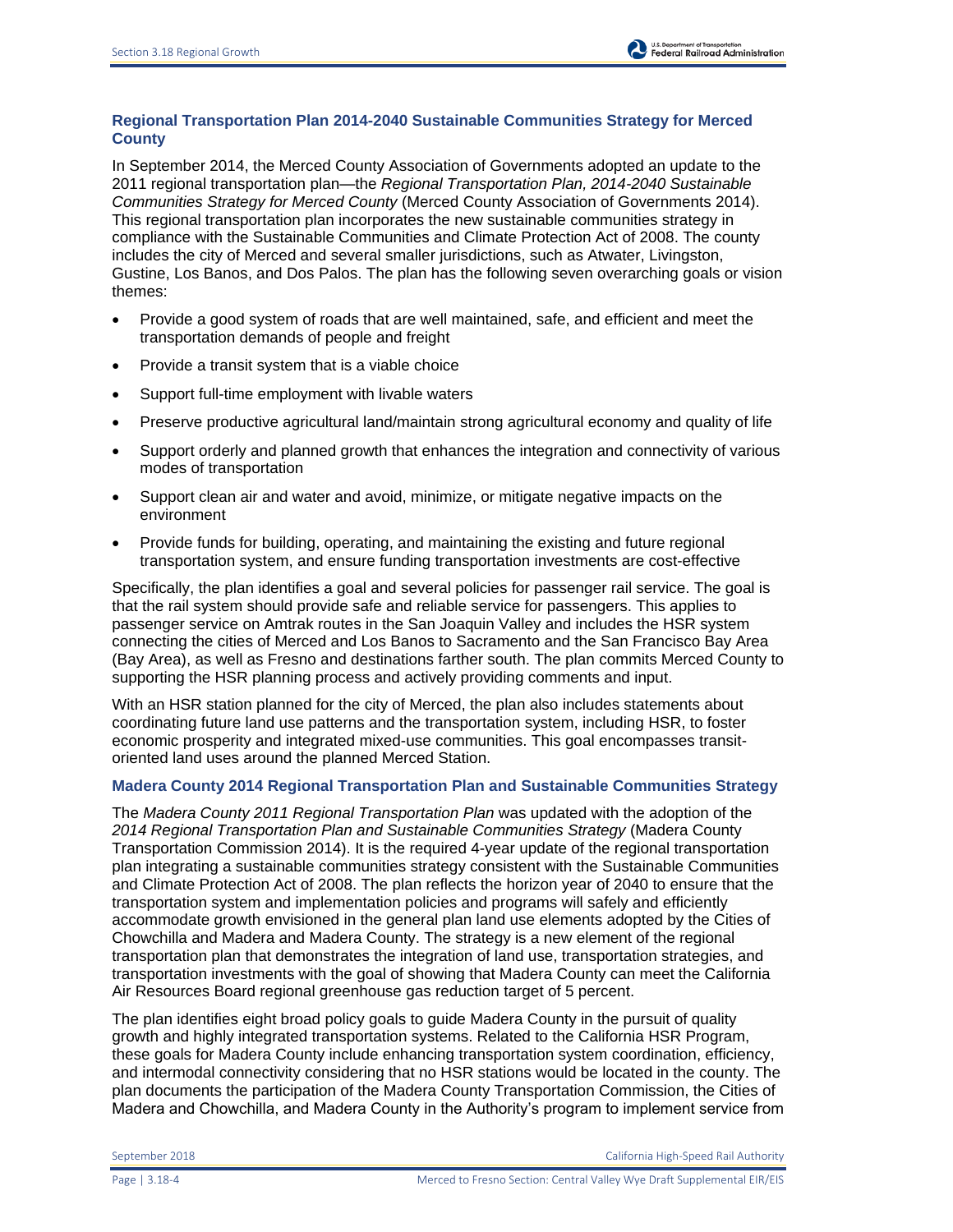

Southern California to the Bay Area via the San Joaquin Valley. The route through Madera County follows SR 99. The Madera County Transportation Commission has been participating in planning activities, such as the following:

- Participating in the Central Valley Wye alternatives development process
- Providing guidance on local issues, development plans, and policies
- Assisting in the development and evaluation of alternatives
- Participating in public involvement activities and events
- Serving as liaisons to local communities

#### **Fresno County Regional Transportation Plan and Sustainable Communities Strategy**

The Fresno Council of Governments (FCOG)—the regional transportation planning agency and the metropolitan planning organization for the Fresno County area—adopted an update to the *2011 Regional Transportation Plan.* The 2014 version of the document contains a sustainable communities strategy as required by SB 375 to integrate land use and the transportation plan to meet state greenhouse gas emission reduction targets. The *2014 Regional Transportation Plan and Sustainable Communities Strategy* (FCOG 2014a) addresses transportation improvement needs for existing multimodal transportation systems operating in Fresno County and its 15 cities. It also considers associated financial constraints to improve the highway, streets, non-motorized, transit, rail, and aviation systems. It will be challenging to meet the planned transportation objectives because of continued population growth, a largely rural population, higher rates of unemployment, lower levels of education attainment, low median household income, and higher poverty rates compared to statewide characteristics.

The plan focuses on preserving existing facilities and services, sound financial management that leverages existing funds, and balancing transportation needs with future land use. This includes promoting higher-density land development in and around existing urban centers and encouraging annexation prior to urban development on the unincorporated fringe. In addition, the plan calls for reducing auto use, increasing transit use (including the HSR system), interconnecting modes of transportation, and planning transportation to national parks in the county's eastern portion.

With respect to HSR planning and construction, the FCOG's plan states its support for providing a regional connection with the other major population centers in the San Joaquin Valley. In particular, the plan supports the location and development of the heavy maintenance facility in Fresno County. When the HSR system is operational, the plan proposes linking the planned regional bus rapid transit system as well as building a new streetcar line to connect with the planned HSR station. The plan integrates the HSR system into the regional transportation plan to maximize its benefits for the county.

#### **Local Government General Plan Policies**

Since publication of the Merced to Fresno Final EIR/EIS (Authority and FRA 2012), several of the local government general plans have been updated. Table 3.18-1 lists these local government planning documents and summarizes changes in these general plans, policies, and objectives that have been adopted since 2012 and are relevant to the Central Valley Wye alternatives.

| <b>Plan Title</b>                               | <b>Policy Summary</b>                                                                                                                                                                                                                                                                                                                                                                                                                                                                        |
|-------------------------------------------------|----------------------------------------------------------------------------------------------------------------------------------------------------------------------------------------------------------------------------------------------------------------------------------------------------------------------------------------------------------------------------------------------------------------------------------------------------------------------------------------------|
| <b>Merced County</b>                            |                                                                                                                                                                                                                                                                                                                                                                                                                                                                                              |
| 2030 Merced County General<br>Plan (2013, 2016) | The 2030 Merced County General Plan (Merced County 2013) addresses the<br>state-required seven mandatory topics-land use, circulation, housing, open<br>space, conservation, safety, and noise-plus an additional five topics: economic<br>development, agriculture, public facilities and services, recreation and cultural<br>resources, and water. The General Plan also addresses sustainability, the<br>reduction of greenhouse gas emissions, and climate change adaptation consistent |

#### **Table 3.18-1 Local Plans and Policies**

California High-Speed Rail Authority **September 2018** September 2018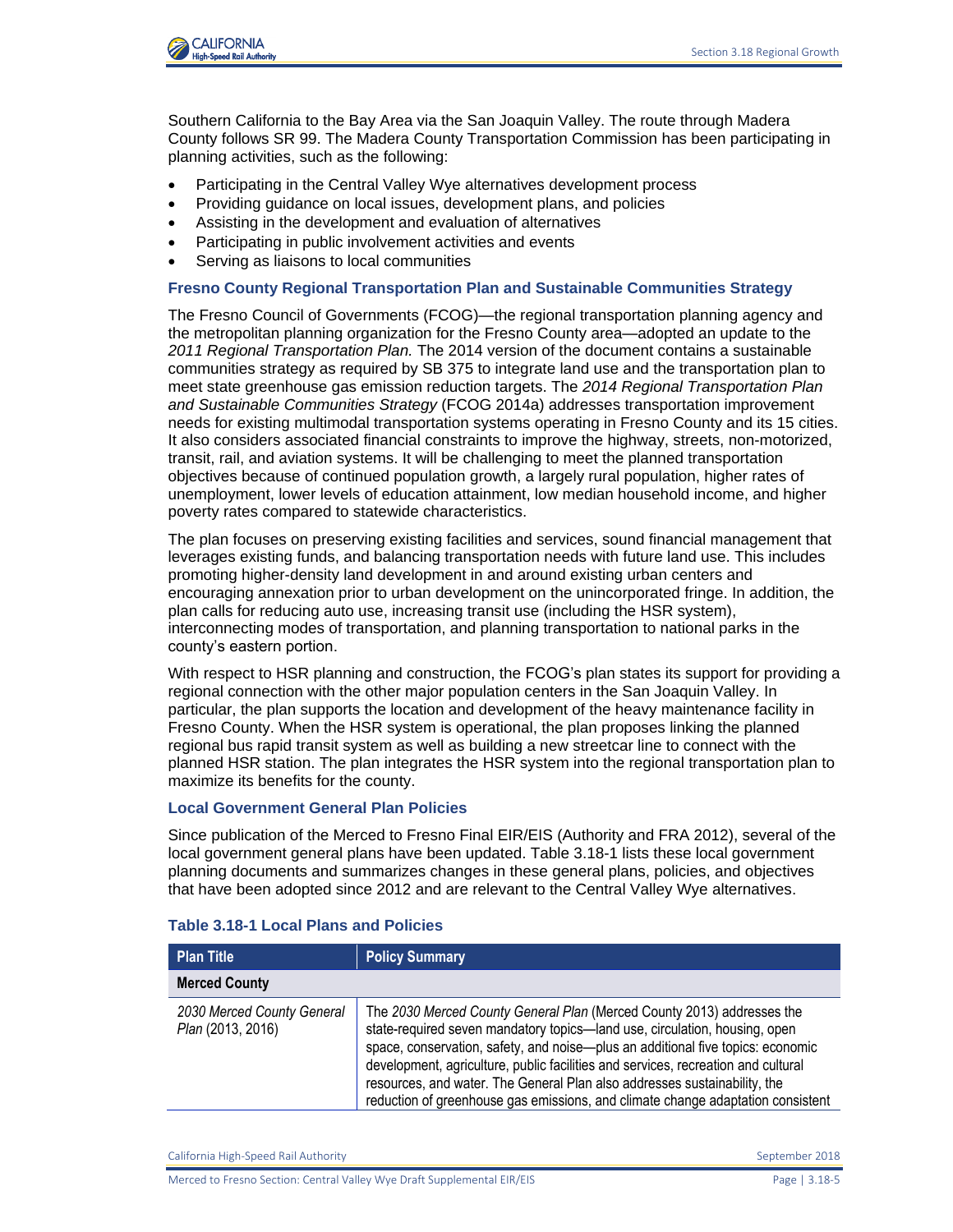| <b>Plan Title</b>                     | <b>Policy Summary</b>                                                                                                                                                                                                                                                                                                      |  |  |  |  |
|---------------------------------------|----------------------------------------------------------------------------------------------------------------------------------------------------------------------------------------------------------------------------------------------------------------------------------------------------------------------------|--|--|--|--|
|                                       | with California Global Warming Solutions Act of 2006. The Merced County<br>Housing Element Update was adopted July 12, 2016 (Merced County 2016).                                                                                                                                                                          |  |  |  |  |
|                                       | The Great Recession of 2007-2009, which caused very high unemployment rates<br>and tens of thousands of home foreclosures within the county, substantially<br>influenced the data included in this adopted document.                                                                                                       |  |  |  |  |
|                                       | Overall, the General Plan has five "guiding principles," several of which come from<br>topics addressed in optional elements of the General Plan. These guiding<br>principles are as follows:                                                                                                                              |  |  |  |  |
|                                       | Agriculture—Recognizing the county's economy is deeply entrenched in<br>٠<br>agriculture, policies in the General Plan both support and protect agriculture to<br>ensure the industry's continued vitality.                                                                                                                |  |  |  |  |
|                                       | <b>Economic Development</b> —To improve the quality of life for residents, the<br>General Plan policies support methods to expand and diversify the local<br>economy in order to create and sustain employment and business<br>opportunities for existing and future residents.                                            |  |  |  |  |
|                                       | <b>Environmental Quality</b> —To ensure a high quality of life for existing and future<br>residents, the General Plan policies protect natural resources.                                                                                                                                                                  |  |  |  |  |
|                                       | Public Facilities and Services-General Plan policies call for new growth<br>٠<br>and development in the county to be responsible for, having access to, and<br>fully fund all essential public facilities and services.                                                                                                    |  |  |  |  |
|                                       | Transportation-The General Plan policies call for the coordination,<br>٠<br>networking, and adequate construction and maintenance of the entire<br>transportation system to meet the needs of residents and businesses.                                                                                                    |  |  |  |  |
|                                       | The General Plan also contains specific policies addressing the high-speed rail<br>(HSR) program, which will travel through the county and have a planned station in<br>the city of Merced (not part of the Central Valley Wye alternatives). These policies<br>include the following:                                     |  |  |  |  |
|                                       | • Policy ED-1.5—Direct existing and planned infrastructure investment, including<br>the HSR program, to infill areas that would provide the greatest potential<br>economic growth opportunities in the county.                                                                                                             |  |  |  |  |
|                                       | • Policy ED-5.5-Take steps to enhance the role of the Castle Commercial<br>Center and Airport as a regional multi-modal transportation hub, including rail.                                                                                                                                                                |  |  |  |  |
|                                       | Policy AG-2.16-Coordinate with the Authority to locate the alignment of the<br>high-speed rail tracks along existing major transportation corridors to minimize<br>conversion of productive agricultural lands.                                                                                                            |  |  |  |  |
|                                       | Policy CIR-5.3-Encourage coordination of passenger rail service with other<br>public transportation.                                                                                                                                                                                                                       |  |  |  |  |
|                                       | Policy CIR-5.7-Coordinate with the Authority, cities, and other agencies to<br>٠<br>properly locate the high-speed rail corridors through the county, including one<br>station and a heavy maintenance facility.                                                                                                           |  |  |  |  |
|                                       | Policy NR-1.12-Avoid or minimize loss of existing wetland resources by<br>٠<br>careful placement and construction of any necessary new public facilities,<br>including high-speed rail.                                                                                                                                    |  |  |  |  |
| City of Merced General Plan<br>(2012) | There have been no substantial updates to the Merced Vision 2030 General Plan<br>(City of Merced 2012) except for the 2016 amendment to the Chapter 9 Housing<br>Element and the 2015 updates to the Land Use Plan Map. The updates do not<br>change the applicability of the plan to the Central Valley Wye alternatives. |  |  |  |  |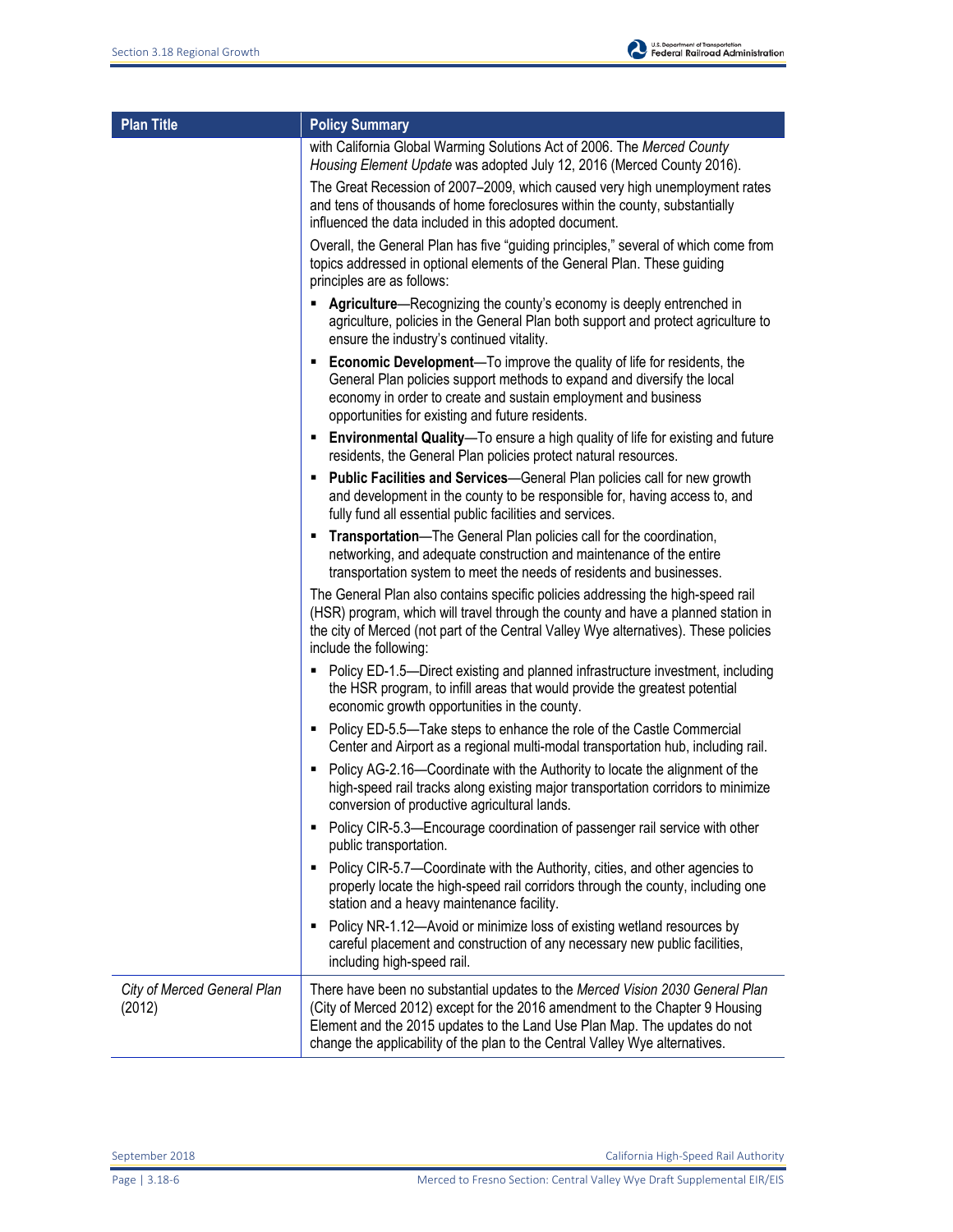

| <b>Plan Title</b>                                                                                   | <b>Policy Summary</b>                                                                                                                                                                                                                                                                                                                                                                                                                                                                                                                                                                                                                                                                                                                                                                                                                                                                                                                                                                                                                                             |  |  |  |  |  |
|-----------------------------------------------------------------------------------------------------|-------------------------------------------------------------------------------------------------------------------------------------------------------------------------------------------------------------------------------------------------------------------------------------------------------------------------------------------------------------------------------------------------------------------------------------------------------------------------------------------------------------------------------------------------------------------------------------------------------------------------------------------------------------------------------------------------------------------------------------------------------------------------------------------------------------------------------------------------------------------------------------------------------------------------------------------------------------------------------------------------------------------------------------------------------------------|--|--|--|--|--|
| <b>Madera County</b>                                                                                |                                                                                                                                                                                                                                                                                                                                                                                                                                                                                                                                                                                                                                                                                                                                                                                                                                                                                                                                                                                                                                                                   |  |  |  |  |  |
| Madera County General Plan<br>(1995, 2015)                                                          | There have been no substantial updates to the Madera County General Plan<br>(Madera County 1995) with the exception of the adoption of the County of Madera<br>County 2016-2024 Housing Element Update in November 2015 (Madera County<br>2015). The update does not change the applicability of the plan to the Central<br>Valley Wye alternatives.                                                                                                                                                                                                                                                                                                                                                                                                                                                                                                                                                                                                                                                                                                              |  |  |  |  |  |
| City of Chowchilla 2040<br>General Plan (2011, 2017)                                                | There have been no substantial updates to the 2040 General Plan (City of<br>Chowchilla 2011) with the exception of the adoption of the 2040 General Plan,<br>2016-2014 Housing Element in April 2017 (City of Chowchilla 2017). The update<br>does not change the applicability of the plan to the Central Valley Wye<br>alternatives.                                                                                                                                                                                                                                                                                                                                                                                                                                                                                                                                                                                                                                                                                                                            |  |  |  |  |  |
| City of Madera General Plan<br>(2009, 2015)                                                         | There have been no substantial updates to the General Plan (City of Madera<br>2009) except for the December 2, 2015 adoption of the 2016-2024 Housing<br>Element Update (City of Madera 2015). The update does not change the<br>applicability of the plan to the Central Valley Wye alternatives.                                                                                                                                                                                                                                                                                                                                                                                                                                                                                                                                                                                                                                                                                                                                                                |  |  |  |  |  |
| <b>Fresno County</b>                                                                                |                                                                                                                                                                                                                                                                                                                                                                                                                                                                                                                                                                                                                                                                                                                                                                                                                                                                                                                                                                                                                                                                   |  |  |  |  |  |
| Fresno County General Plan<br>(Fresno County 2000; Fresno<br>County Council of<br>Governments 2016) | There have been several updates to the Fresno County General Plan, which was<br>published in 2000 and amended in 2003 (Fresno County 2000). The fifth cycle of<br>the housing element, Fresno Multi-Jurisdictional 2015-2023 Housing Element,<br>also was adopted April 27, 2016 (FCOG 2016). The update does not change the<br>applicability of the plan to Central Valley Wye alternatives.                                                                                                                                                                                                                                                                                                                                                                                                                                                                                                                                                                                                                                                                     |  |  |  |  |  |
| City of Fresno General Plan<br>(2014, 2017)                                                         | In 2014, the City of Fresno adopted an updated Fresno General Plan and adopted<br>an updated Fresno General Plan, 2015-2023 Housing Element in 2017. Fresno's<br>vision is for a balanced city that includes an appropriate growth and investment<br>proportion focused downtown, in established neighborhoods, and along planned<br>bus rapid transit corridors proposed for infill development and neighborhood<br>rehabilitation through 2035. The Plan emphasizes increased land use intensity<br>and mixed-use development supporting greater transit use and multimodal<br>connectivity. It also provides future land development guidance that meets future<br>needs and improves the quality of life for the entire community based on projected<br>population and job growth. Lastly, the Plan calls for no Sphere of Influence city<br>boundary expansion through 2035 to encourage infill in the Southeast<br>Development Area and downtown, and to help preserve the surrounding<br>agricultural lands that are the backbone of the regional economy. |  |  |  |  |  |
|                                                                                                     | Fresno residents include many with low household incomes and high poverty<br>rates. Overall education and workforce development are needed for quality-of-life<br>improvement. Considering this, Policy LU-1-g makes an exception to the call for<br>stable Sphere of Influence boundaries to allow for siting the HSR heavy<br>maintenance facility and provide industrial and employment opportunities for<br>residents.                                                                                                                                                                                                                                                                                                                                                                                                                                                                                                                                                                                                                                        |  |  |  |  |  |
|                                                                                                     | Regarding mobility and transportation, an efficient, multimodal transportation<br>system that meets residential needs is critical to achieving the economic goals for<br>economic development and job creation. Although the General Plan anticipates<br>the building of the HSR system, the policies are clear that HSR is not necessary to<br>carry out the purposes or the intent of the Fresno General Plan (2014). The HSR<br>system will provide regional connectivity linking Fresno with other cities in the San<br>Joaquin Valley, as well as statewide economic hubs in San Francisco and Los<br>Angeles. The City would have opportunities to redevelop the area around the<br>planned HSR station site with offices, retail, and multifamily housing guided by the<br>planning process for the station area master plan, as well as transit links to the                                                                                                                                                                                              |  |  |  |  |  |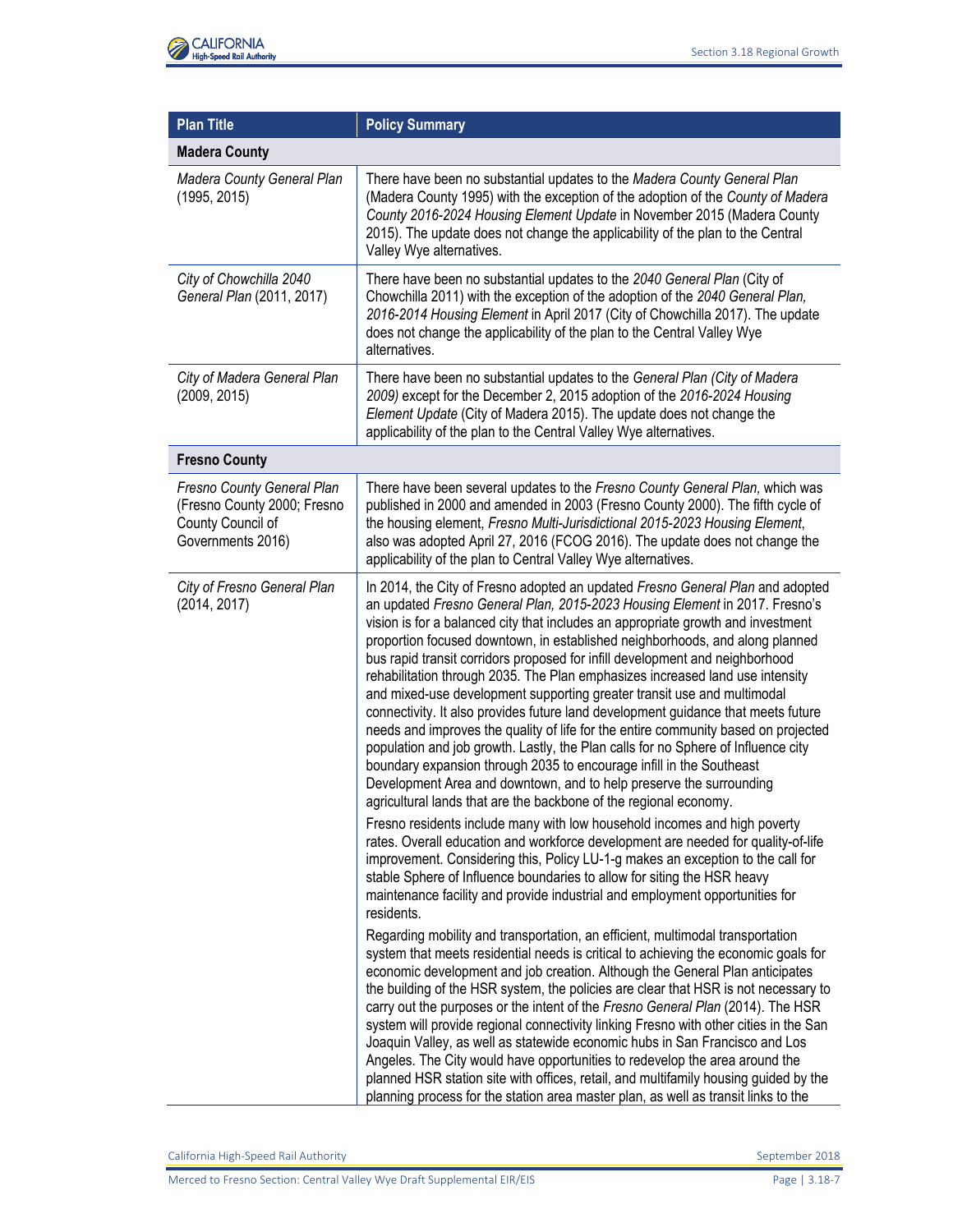| <b>Plan Title</b> | <b>Policy Summary</b>                                                                                                                                                                                                                                                                                                                                                                                                                                                                                                                                                                                                                                                                                                                                                           |
|-------------------|---------------------------------------------------------------------------------------------------------------------------------------------------------------------------------------------------------------------------------------------------------------------------------------------------------------------------------------------------------------------------------------------------------------------------------------------------------------------------------------------------------------------------------------------------------------------------------------------------------------------------------------------------------------------------------------------------------------------------------------------------------------------------------|
|                   | FAX bus system and bus rapid transit system at the planned HSR station. More<br>specifically, Policy MT-8-g states "if the State moves forward with HSR, ensure it<br>is constructed through Fresno in a manner that minimizes impacts on surrounding<br>property owners and creates the most opportunity for redevelopment around the<br>HSR station." Policy MT-8-h states the City of Fresno will "work with local<br>residents, property and business owners, and other stakeholders to develop a<br>station area plan to provide the most opportunity for growth and property in<br>concert with development of the planned Fresno HSR station."<br>The 2015–2023 Housing Element does not change the applicability of the plan to<br>the Central Valley Wye alternatives. |
|                   |                                                                                                                                                                                                                                                                                                                                                                                                                                                                                                                                                                                                                                                                                                                                                                                 |

*Source: Merced County, 2013 and 2016; City of Merced, 2012; Madera County, 1995 and 2015; City of Chowchilla, 2011 and 2017; City of Madera, 2009 and 2015; Fresno County, 2000;* Fresno County Council of Governments*, 2016; City of Fresno, 2014 and 2017*

In additional to the adopted local general plans, the Authority is working with cities to help local governments prepare plans in anticipation of future construction and operation of the HSR system, particularly where new HSR stations are planned. The Authority is working with the Cities of Merced and Fresno to develop station area plans and design guidelines (Authority 2016).

### **3.18.3 Compatibility with Plans and Laws**

As indicated in Section 3.1.3.3, Compatibility with Plans and Laws, the CEQA and Council on Environmental Quality regulations require a discussion of inconsistencies or conflicts between a proposed undertaking and federal, state, regional, or local plans and laws. As such, this Draft Supplemental EIR/EIS describes the inconsistency of the Central Valley Wye alternatives with federal, state, regional, and local plans and laws to provide planning context.

There are several federal and state laws and implementing regulations, listed in Section 3.18.2.1, Federal, and Section 3.18.2.2, State, that govern compliance with required environmental assessment of the Central Valley Wye alternatives' potential impacts on regional growth compared to planned growth. A summary of the federal and state requirements considered in this analysis follows:

- NEPA and the Council on Environmental Quality guidance on implementation of NEPA provide assessment on how human-made activities may influence population growth.
- CEQA and the California Department of Transportation (Caltrans) Standard Environmental Reference guidance call for the assessment of growth-related impacts above projected population and employment.
- SB 375 Sustainable Communities Strategies policies requiring metropolitan planning organizations to plan for future urban growth to be more compact to reduce vehicle miles traveled and greenhouse gas emissions in their regional transportation plans.
- 2015 State Environmental Goals and Policies outlines statewide growth management objectives for land use, population growth and distribution, conservation of natural resources, air and water quality, reduced petroleum consumption and increase energy efficiency, and reduced greenhouse gas emissions through prioritization of transportation investments for alternatives to single-occupant vehicles and infill development in support of public transportation systems.

The Authority, as the lead state agency proposing to construct and operate the HSR system, is required to comply with all federal and state laws and regulations and to secure all applicable federal and state permits prior to initiating construction on the selected alternative. Similarly, FRA, as federal lead agency, is required to comply with all federal laws and regulations. Therefore, there would be no inconsistencies between the Central Valley Wye alternatives and these federal and state laws and regulations.

September 2018 California High-Speed Rail Authority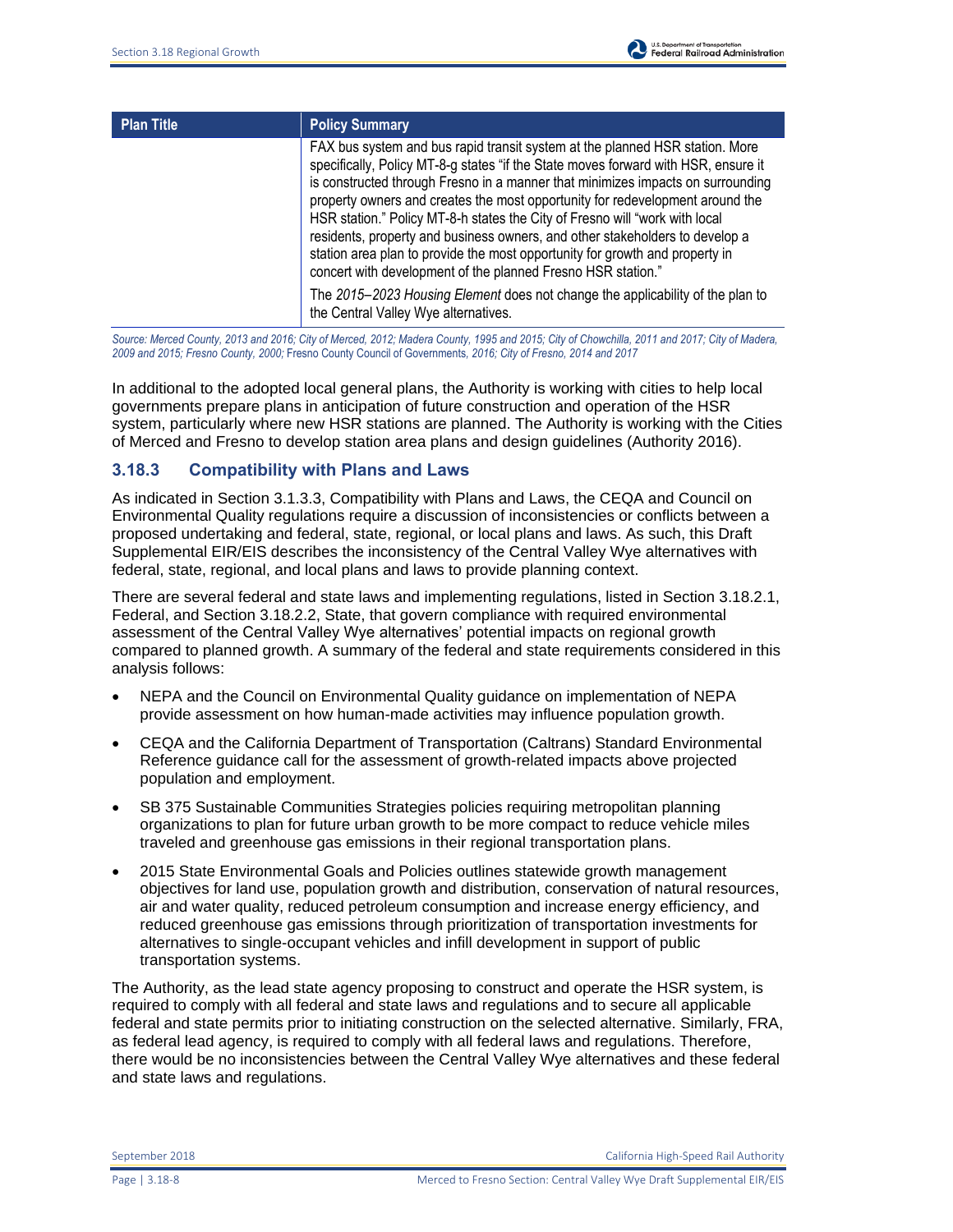

The Authority is a state agency and therefore is not required to comply with local land use and zoning regulations; however, it has endeavored to design and construct the HSR system so that it is compatible with land use and zoning regulations. For example, the Authority has and will continue to coordinate with counties and local municipalities during design and construction of the Central Valley Wye alternatives to minimize disruption to local communities, such as by locating the HSR system tracks along transportation corridors to minimize conversion of productive agricultural lands.

A total of 11 regional and local plans were reviewed. The Central Valley Wye alternatives are consistent with all plans reviewed except for one. The *City of Chowchilla 2040 General Plan* (City of Chowchilla 2011) includes discussion and adopted land use maps that express the City's concerns about proposed alignments for the Central Valley Wye alternatives that would conflict with the City's plans for future growth through annexation within the City's Sphere of Influence.<sup>2</sup> The following bullets discuss these concerns.

- The Land Use Element of the *City of Chowchilla 2040 General Plan* (City of Chowchilla 2011) designates types of acceptable land uses within the city limits, but also identifies desired land uses in surrounding unincorporated Madera County for which the City has no actual jurisdiction. This area in the unincorporated county is called the City's Sphere of Influence and is an area that the City coordinates with Madera County on land use and development issues. Within the Sphere of Influence, there is a smaller area that "rings" the existing city limits called the City's Planning Area. It is the Planning Area that the City anticipates to annex and provide urban services to accommodate future urban development within the coming 25 years.
- Each of the four Central Valley Wye alternatives would establish major new transportation corridors within the City's Sphere of Influence, generally outside of the City's Planning Area. The three Central Valley Wye alternatives that are aligned adjacent to SR 152 would divide portions of the Sphere of Influence along SR 152, some of which are also outside the boundary of the Planning Area. The alignment along Road 11 is almost on the western exterior boundary of the Sphere of Influence, whereas the alignments along Road 13 and Road 19 are generally on the boundary of the Planning Area. Avenue 21, however, is south of the Sphere of Influence, and as such, the Avenue 21 to Road 13 Wye Alternative would only divide the Sphere of Influence along Road 13.
- Land uses within the Sphere of Influence, but outside of the Planning Area, are designated agricultural, but lands within the Planning Area and adjacent to Road 13 (east of the road) and Road 19 (west of the road) are designated low-density residential, which would be less compatible with the project than non-residential land uses. The plan includes statements supporting the Avenue 21 to Road 13 Wye Alternative, as it would have only one leg of the wye traveling through the City's Sphere of Influence. In contrast, the other alternatives would have two or more legs of the wye traveling through the Sphere of Influence and could constrain future planned growth to a greater degree (City of Chowchilla 2011). However, per the City's *2040 General Plan*, that potential future growth would be expected sometime beyond 2040. With no final decisions on the Central Valley Wye alternatives, the plan commits the City of Chowchilla to ongoing coordination with the Authority and acknowledges that future planning efforts may need to include preparation of special area master plans to minimize potential impacts of the project.

Therefore, while the Authority seeks to adhere to local growth policies and has followed existing transportation corridors to reduce HSR-related impacts, there are locations where the Central Valley Wye alternatives would not be consistent with local government growth policies. As

California High-Speed Rail Authority **September 2018** September 2018

l

 $2$  A Sphere of Influence encompasses designated unincorporated lands beyond the city limits and outside of a city's identified Planning Area immediately outside of the city limits. The boundaries of the Sphere of Influence are designated by the Local Agency Formation Commission as the area encompassing the ultimate extent of city services and areas anticipated to be annexed. The city government can identify goals and future land uses for the Sphere of Influence in an adopted general plan; however, the city government has no actual jurisdictional control over the area.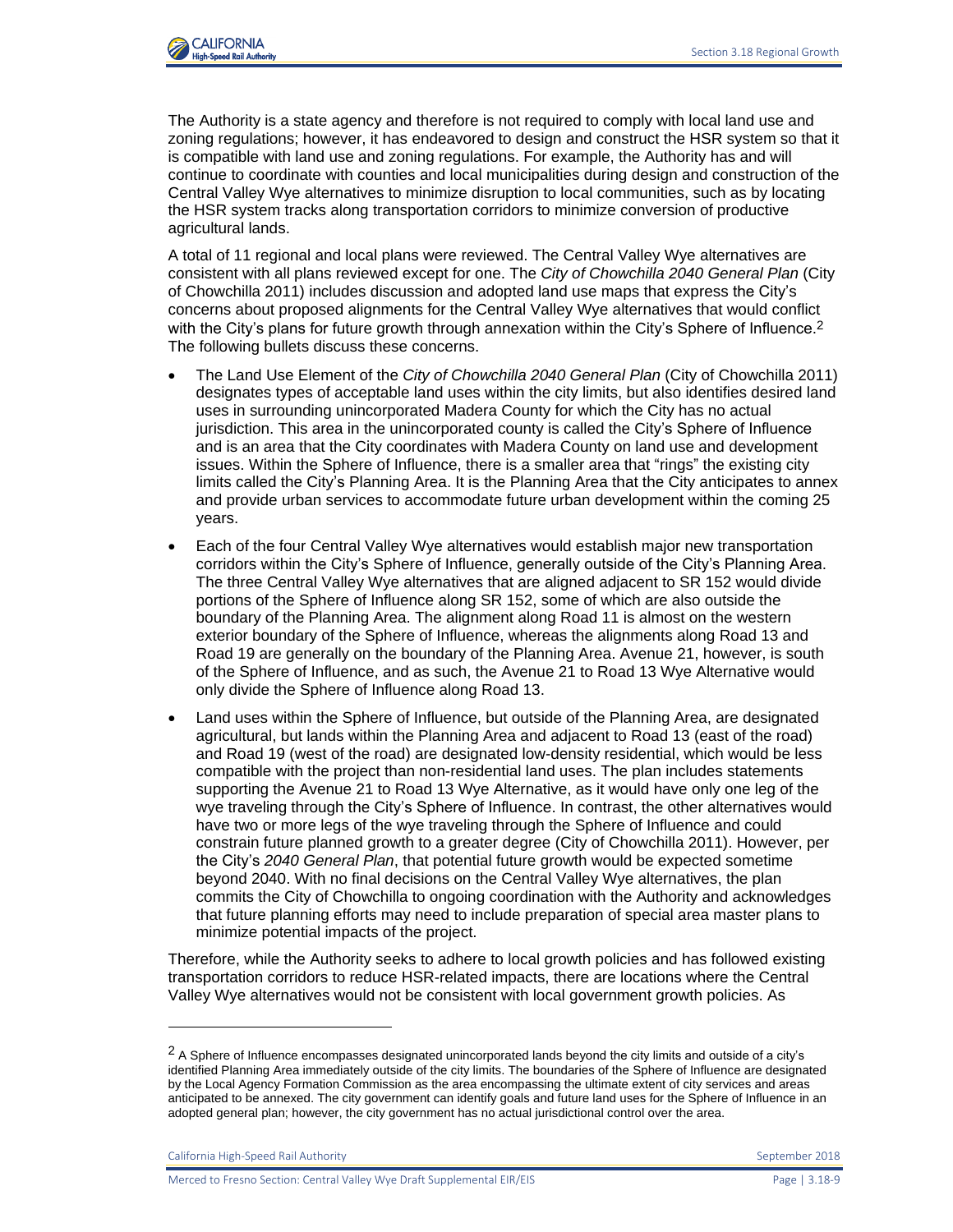planning and design for the Central Valley Wye alternatives progresses, the Authority will continue to work with stakeholders, including the City of Chowchilla, to address local concerns.

# **3.18.4 Methods for Evaluating Impacts**

The evaluation of growth-related impacts is a requirement of NEPA and CEQA. The following sections summarize the RSA and the methods used to analyze impacts on regional growth.

# **3.18.4.1 Definition of Resource Study Area**

For this analysis of potential regional growth impacts, the RSA is defined as Merced, Madera, and Fresno Counties. The physical improvements of the Central Valley Wye alternatives, including rail tracks and ancillary facilities, extend through Madera and Merced Counties. (The geographic area encompassing the physical improvements was what defined the RSA for regional growth in the Merced to Fresno Final EIR/EIS (Authority and FRA 2012)). The required electrical interconnections and network upgrades (EINU) that are part of the Central Valley Wye alternatives would occur in Stanislaus and Fresno Counties. Regional growth, however, is largely stimulated by increased employment opportunities, which would not likely happen with either the construction or operations associated with the EINUs. Pacific Gas and Electric (PG&E) typically hires specialized contractors to perform construction work around the utility's service territory. As such, it is unlikely workers residing in Stanislaus County would benefit from these EINU specialized construction jobs. Moreover, the utility maintenance workers would be based at existing PG&E service centers. Construction workers in Fresno County similarly would not likely benefit from potential employment opportunities associated with the EINUs; however, the city of Fresno is located immediately south of the Madera County boundary. The city's work force could commute to the construction corridor within about 30 to 60 minutes. It is also likely some construction workers in Fresno County are currently involved in ongoing HSR system construction activities, considering the Design-Build Construction Package 1 (extending from Avenue 19 in Madera County south to East American Avenue south of Fresno) was awarded in August 2013. As such, these Fresno County workers would be well qualified to work on future HSR system construction activities. Including Fresno County also is consistent with the analysis in the Merced to Fresno Final EIR/EIS (Authority and FRA 2012), and, as such, it is appropriate to use comparative analysis of the previous U.S. Department of Commerce, Bureau of Economic Analysis's Regional Input-Output Model (RIMS II) analysis of construction employment impacts (see Section 3.18.4.3, Methods for NEPA and CEQA Impact Analysis). For these reasons, Fresno County has been included in the RSA along with Madera and Merced Counties.

# **3.18.4.2 Impact Avoidance and Minimization Features**

As noted in Section 2.2.3.7, Impact Avoidance and Minimization Features, the Central Valley Wye alternatives would incorporate standardized impact avoidance and minimization features (IAMFs) to avoid and minimize impacts. The Authority would incorporate IAMFs during design and construction, and, as such, the analysis of impacts of the Central Valley Wye alternatives factors in all applicable IAMFs. Appendix 2-B, California High-Speed Rail: Impact Avoidance and Minimization Features, provides a detailed description of IAMFs that would be included as part of the Central Valley Wye alternatives design. However, no IAMFs are specifically applicable to regional growth because any commitments to design and construction would not change potential impacts on regional growth.

# **3.18.4.3 Methods for NEPA and CEQA Impact Analysis**

This section describes the sources and methods the Authority and FRA used to analyze potential impacts from implementing the Central Valley Wye alternatives on regional growth. These methods apply to both NEPA and CEQA unless otherwise indicated. Refer to Section 3.1.3.4, Methods for Evaluating Impacts, for a description of the general framework for evaluating impacts under NEPA and CEQA. As described in Section 3.18.1, Introduction, and in the following discussions, the Authority and FRA have applied similar methods and used many of the same data sources as the Merced to Fresno Final EIR/EIS (Authority and FRA 2012) in this Draft Supplemental EIR/EIS. Slight differences have been used for the analysis of construction-related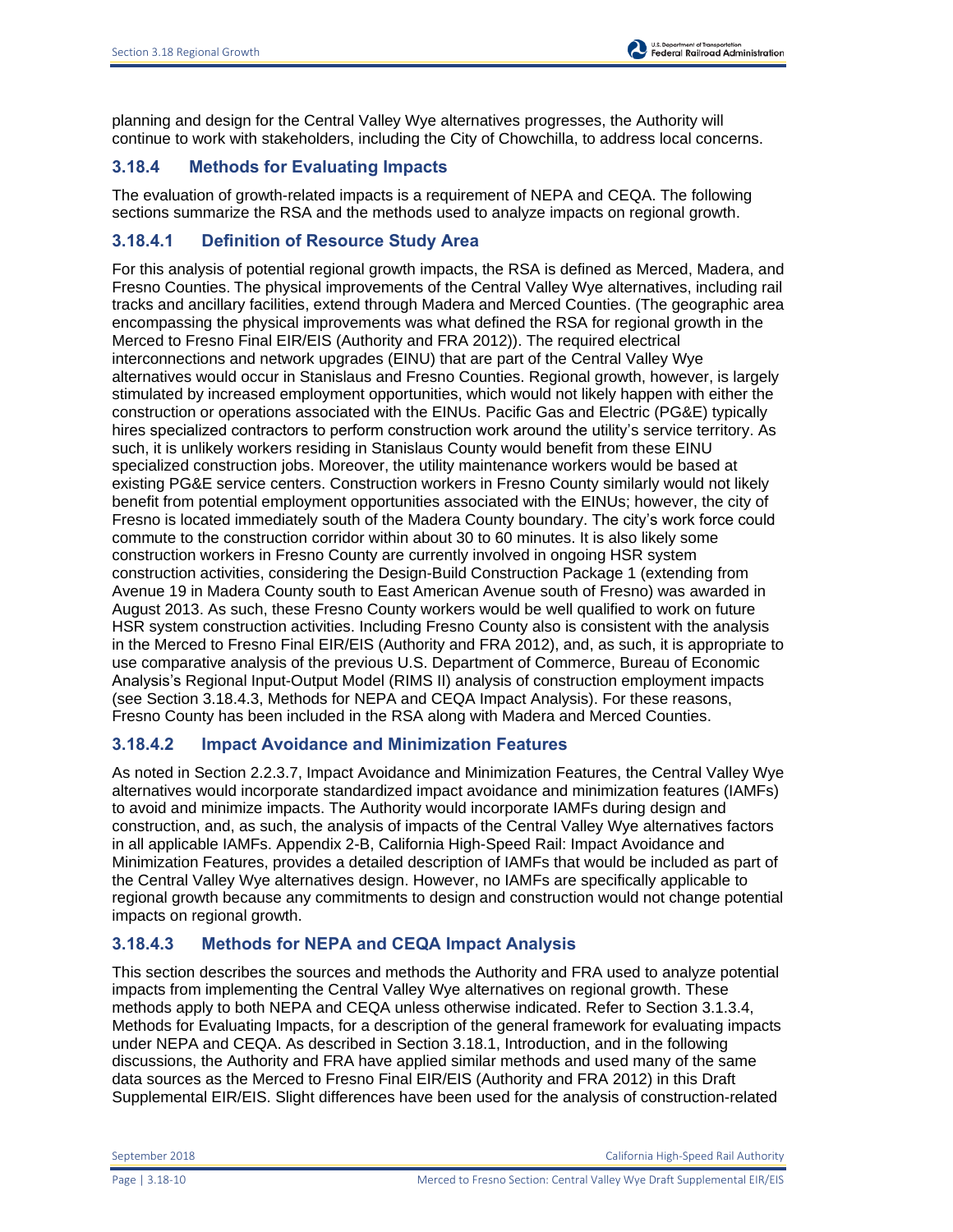

and operations-related employment. Laws, regulations, and orders (see Section 3.18.2, Laws, Regulations, and Orders) that related to federal, state, and local land use and growth management were reviewed and considered in the evaluation of impacts. Historical and projected population, employment, and housing data have been updated with more recent data. Primary sources of the updated data include the California Department of Finance (CDOF), Demographic Research Unit; the California Employment Development Department, Labor Market Information Division; and the Caltrans Office of State Planning, Economic Analysis Branch.

#### **Construction Impacts**

The assessment of construction-related impacts focuses on construction employment impacts, the demand for construction workers, the forecast availability of construction workers, and the likelihood construction workers and their families would move to the RSA for employment opportunities, thus potentially resulting in regional growth impacts. This analysis is based on the RIMS II used in the analysis of regional growth presented in the Merced to Fresno Final EIR/EIS (Authority and FRA 2012). This modeling effort used the estimated local cost of construction to estimate the geographically specific economic impacts for the RSA, including the estimated direct, indirect, and induced employment. As the RSA for the analysis of the Central Valley Wye alternatives is the same as was used for the calculation of regional growth economic impacts in the Merced to Fresno Final EIR/EIS (Authority and FRA 2012), the results of that analysis are used to proportionately estimate the economic impacts of the Central Valley Wye alternatives based on the updated capital cost estimates for each alternative.

For comparison purposes, the "buying power" of the capital cost estimate for the Merced to Fresno Section: Hybrid Alternative, which was calculated in 2010 dollars (2010\$), must be escalated to 2015 dollars (2015\$), which is the basis for the estimated capital costs for the Central Valley Wye alternatives. The Merced to Fresno Section: Hybrid Alternative capital cost estimate was presented as \$3,610,000 thousand to \$4,630,000 thousand (2010\$) (Authority and FRA 2012: page 3.18-17). Assuming escalation of 3 percent per year, the escalated capital cost estimate would be \$4,183,990 thousand to \$5,366,170 thousand (2015\$). In contrast, the capital cost estimates for the Central Valley Wye alternatives range from \$3,613,068 thousand to \$4,208,116 thousand (2015\$) as presented in Chapter 6, Project Costs and Operations. As such, the capital cost range overlaps as the high value of the capital cost estimate for the Central Valley Wye alternatives (\$4,208,116 thousand) is greater than the low value of the capital cost estimate for the Merced to Fresno Section: Hybrid Alternative (\$4,183,990 thousand). This overlap establishes that the capital cost estimates are similar, and the total economic and employment impacts of the Central Valley Wye alternatives can be estimated as a proportion of the total impacts of the Merced to Fresno Section: Hybrid Alternative from the previous RIMS II analysis.

The Central Valley Wye alternatives' capital costs, however, do not reflect the amount of money spent within the local area to hire construction workers. Rather, capital costs include the cost of purchasing land, construction equipment, engineering design services, construction management services, rail tracks and ancillary facilities, locomotives and vehicles, and cost contingencies. The construction cost estimate is part of the capital cost, and the amount of money spent locally to hire construction workers is calculated as a portion of the total construction cost. As presented in the Merced to Fresno Final EIR/EIS (Authority and FRA 2012), the method for the Central Valley Wye alternatives also assumes 83 percent of the capital cost represents total construction cost, and 35 percent of the construction cost represents local construction costs. The duration of the construction period for the Merced to Fresno Section: Hybrid Alternative was assumed to be 5 years, but the duration for the Central Valley Wye alternatives is anticipated to be 4 years. This difference requires a different spread of the total local construction cost across the several years of construction to determine the peak local construction expenditures for the Central Valley Wye alternatives. For the analysis, the local construction cost expenditures across the 4 years of construction are assumed to be 25, 35, 25, and 15 percent.

The relationships between the estimates for the total capital cost, total construction cost, and local construction cost and associated total local construction employment impacts for the Merced to Fresno Section: Hybrid Alternative are used to estimate local construction cost estimates and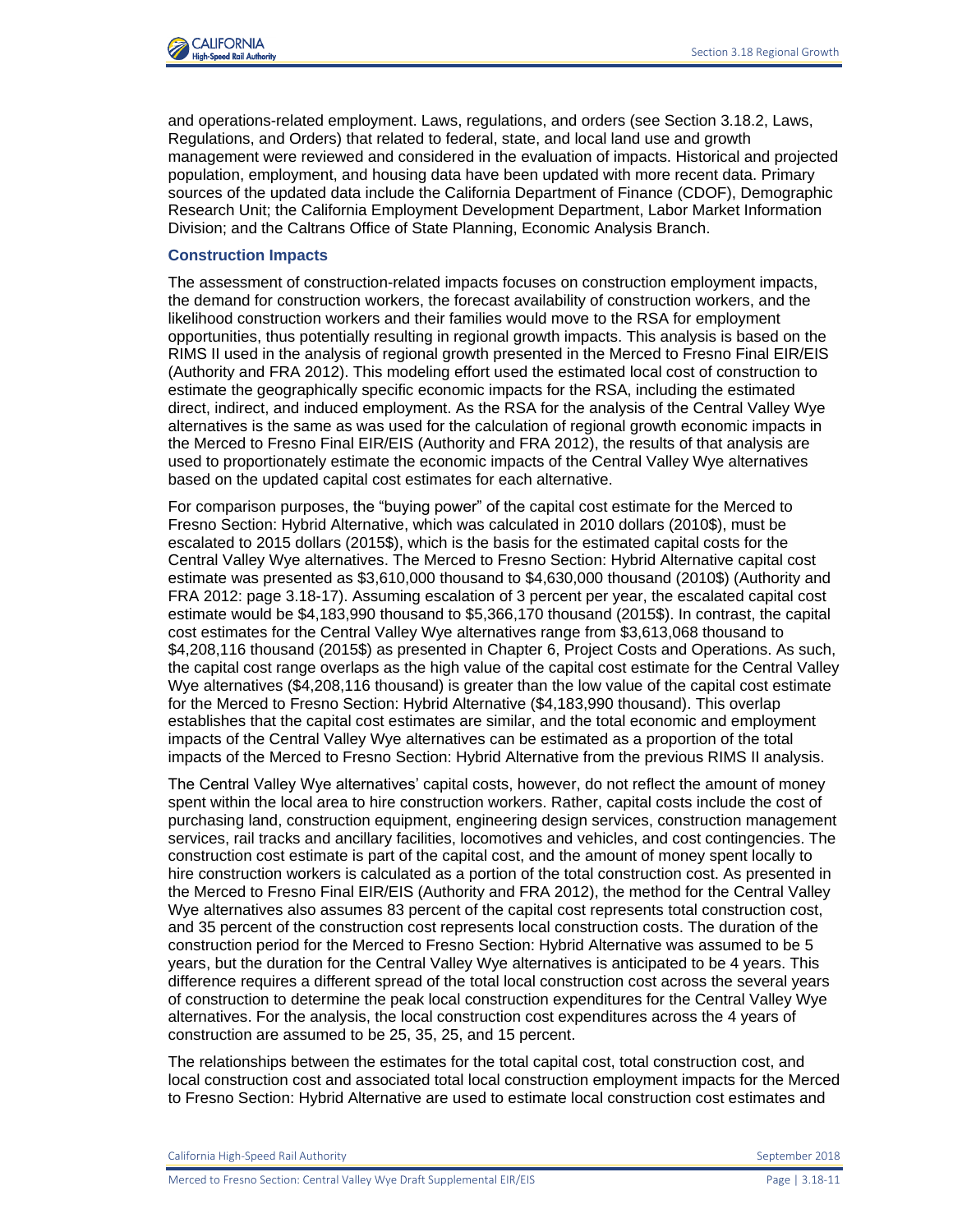total local construction employment for the Central Valley Wye alternatives. The estimated total for local construction workers represents the additional demand for direct and indirect/induced workers within the RSA that could result in stimulating regional growth. To determine the context of this additional demand, the peak year of local construction direct employment, or construction sector workers, is compared to the forecast construction sector employment that is expected to be available during the peak year of construction. Consistent with the air quality analysis, this peak year of construction is 2020. If the demand for construction workers is a small proportion of the anticipated construction sector employment, then the analysis determines the available construction work force would likely be able to meet the demand for construction workers needed to construct the Central Valley Wye alternatives.

### **Operations Impacts**

The regional growth assessment for HSR system operations impacts considers direct, indirect, and induced employment impacts as well as overall regional growth spurred by improved transportation accessibility, particularly increased accessibility to the San Francisco metropolitan region. The analysis examines whether the estimated operations employment growth associated with the Central Valley Wye alternatives would result in employment and population growth considerably greater than the projected employment and population growth without the Central Valley Wye alternatives. The estimated employment and population growth is compared to forecasts for 2040 to determine the potential for impacts.

The next step of the analysis determined the estimated employment and population growth resulting from the improved transportation accessibility provided by the HSR system. The Authority's analysis indicates that the systemwide operation of the HSR system would result in an increase of 102,000 new jobs statewide (Authority 2017). A portion of this employment growth would occur within the RSA and the estimated employment and associated population is compared to the updated 2040 forecasts to determine potential impacts.

The estimated increase in new jobs associated with operation of the Central Valley Wye project section (the direct, indirect, and induced employment) plus the additional employment resulting from improved transportation accessibility provided by the HSR system result in an overall increase in operations-related employment and associated population growth in the RSA. The sum of the total employment and population growth are compared to forecast 2040 employment and population, respectively, to determine overall operations impacts.

Lastly, the analysis evaluates whether the overall effects on population and employment growth would result in adverse impacts on regional growth considering local government general plans and land use regulations that regulate growth in the RSA. The analysis estimates housing demand from the overall operations-related population demand for housing and compares this estimate to planned residential development over the 20-year horizon for local government general plans as well as estimated housing required for the estimated 2040 population estimate.

# **3.18.4.4 CEQA Requirements to Analyze Growth**

CEQA Guidelines Section 15126.2(d) requires an EIR to evaluate the potential growth-inducing impacts of a proposed project. An EIR must discuss the ways in which a project could directly or indirectly foster economic or population growth, or through displacement of people or housing would necessitate the construction of additional housing in the surrounding environment. For example, a project that would construct new housing would have a direct growth-inducing effect, whereas a project that removes an obstacle to growth would have an indirect growth-inducing effect. The CEQA Guidelines emphasize that "it must not be assumed that growth in any area is necessarily beneficial, detrimental, or of little significance to the environment."

The focus of analysis in this section addresses the indirect ways the Central Valley Wye alternatives could foster economic or population growth during construction and operations. CEQA, however, does not require significance determinations specifically for potential growth-inducing impacts, but the environmental effects of that growth also need to be considered. Related to this analysis, direct impacts on the displacement of housing and people are discussed in Section 3.12. That section also summarizes the indirect regional growth impacts evaluated in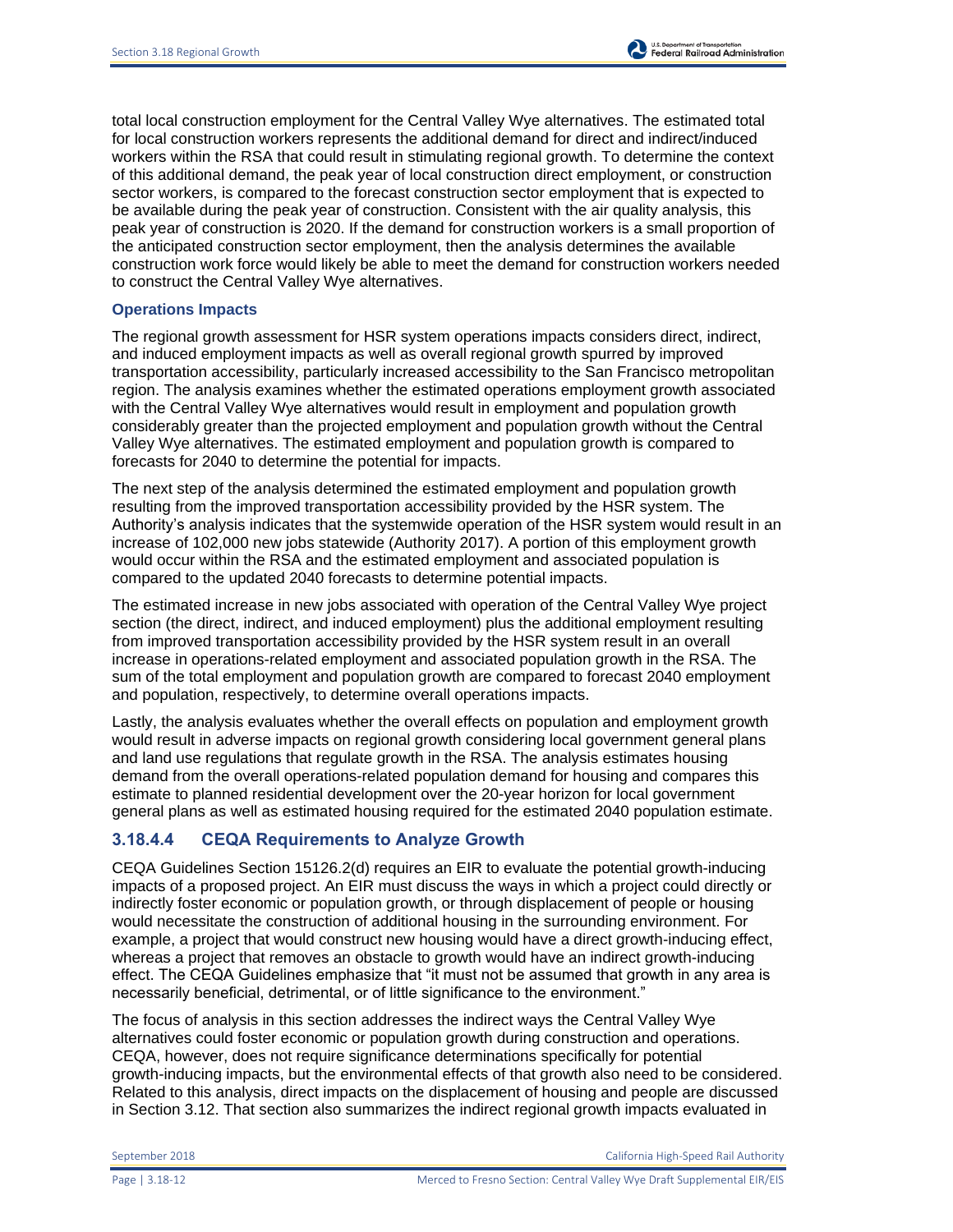

this section to provide a comprehensive analysis for determining significance under CEQA for potential socioeconomic and community impacts. No additional CEQA thresholds of significance exist related to the potential regional growth impacts of the Central Valley Wye alternatives.

## **3.18.5 Affected Environment**

This section describes recent historical trends, and existing and projected employment and unemployment, population, and housing in the RSA. These are the same topics described in the Merced to Fresno Final EIR/EIS (Authority and FRA 2012) discussion of regional growth, but are presented in a slightly different order to mirror the discussion of impacts in Section 3.18.6, Environmental Consequences. More recent data have been incorporated into the discussion to better describe the effects of the Great Recession of 2007–2009 and economic recovery in the RSA. Moreover, the horizon year for this analysis is now 2040, and data have been included to update the 2035 forecasts presented in the Merced to Fresno Final EIR/EIS (Authority and FRA 2012).

## **3.18.5.1 Employment and Unemployment**

Located in the northern portion of the San Joaquin Valley, the RSA, which encompasses Merced, Madera, and Fresno Counties, has a diverse economy. The California Employment Development Department 2015 estimate for the services sector was more than 34 percent of total employment, whereas the government sector accounted for more than 19 percent and the agriculture sector more than 14 percent (Table 3.18-2) (California Employment Development Department 2016a). Jobs in Fresno County and particularly the city of Fresno, however, total almost 75 percent of all jobs in the RSA. Moreover, despite large numbers of persons employed in services and government in Merced and Madera Counties, these other two counties are more rural in character than Fresno County and employment in the agriculture sector is higher. For comparison, in 2015 the agriculture sector in Fresno County employed about 12 percent of total employment, whereas the agriculture sector employed more than 23 percent and more than 18 percent in Madera and Merced Counties, respectively. These employment figures sharply contrast with the less than 3 percent agricultural employment for all of California and show the strong economic ties to agriculture in the RSA. Moreover, agriculture-related employment in these counties is also found in food processing, which is part of the manufacturing sector.

The California Employment Development Department estimate for total employment for the RSA showed continued increases in total employment between 2000 and 2010 and again through 2015 (California Employment Development Department 2016a). This trend, however, masks the considerable disruption to the economy resulting from the Great Recession of 2007–2009 and more recent severe drought conditions that have affected agriculture and associated economic activities. Except for the transportation sector, other sectors of the economy experienced low average annual increases if not actual decreased employment between 2000 and 2010. The result for total employment was an average annual increase of about 0.3 percent for the decade. This compares sharply with strong population average annual increases exceeding 1.8 percent for the same period.

As shown in Table 3.18-2, the RSA has been recovering from the effects of the Great Recession since 2010. Total employment exceeded 495,800 jobs in 2015 and showed a 2.1 percent average annual increase since 2010 (California Employment Development Department 2016a). In particular, the large services sector had increased at an average annual rate of 3.2 percent and the agricultural sector increased at an average annual rate of 1.6 percent. The information and financial sectors, however, did not exceed total employment in 2010. In total, the average annual unemployment rate for the RSA was 10.4 percent in 2015, still higher than in 2000. This demonstrates that the RSA may still be recovering from the effects of the Great Recession.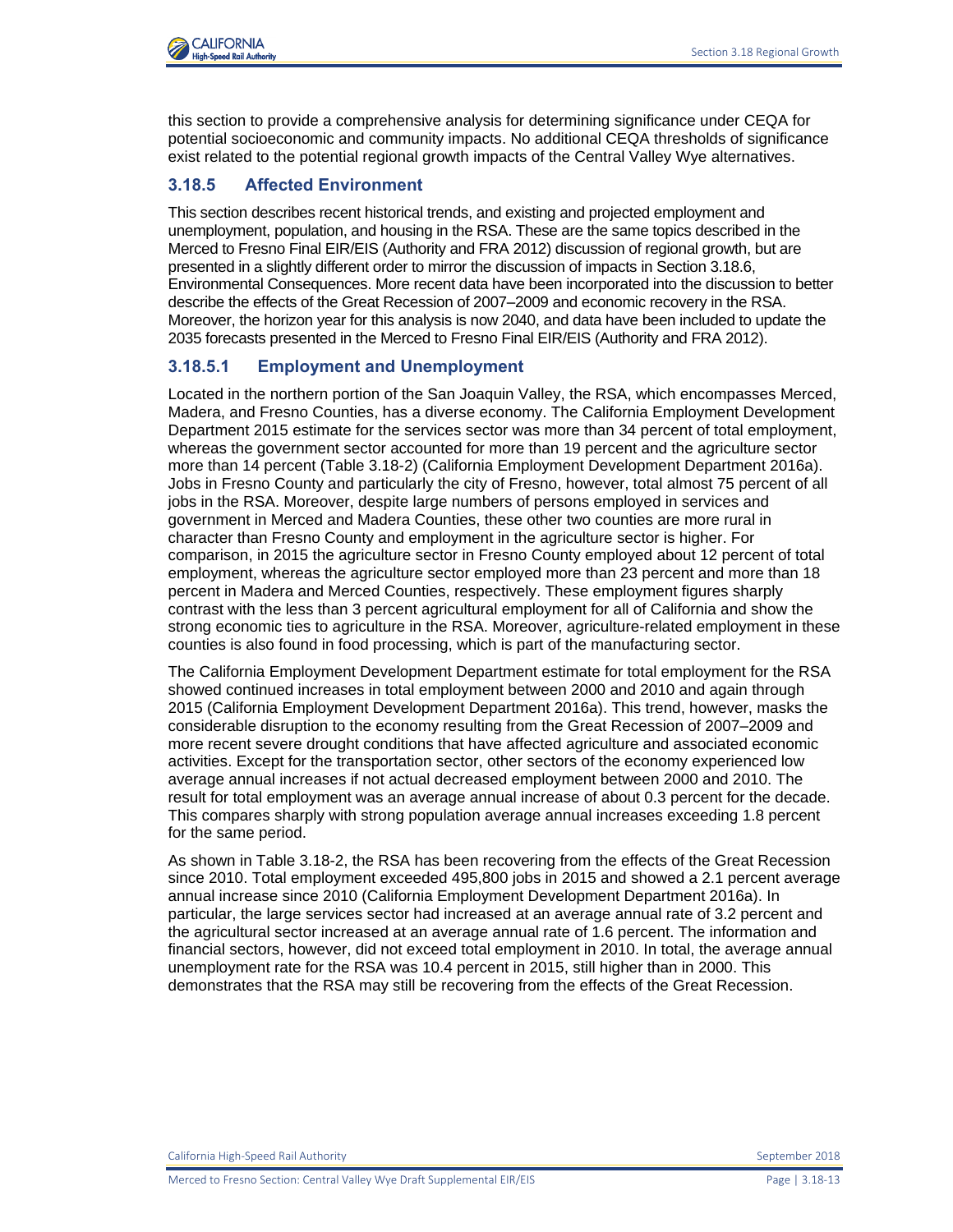| <b>Fresno County</b>                                |         |         | <b>Madera County</b> |        | <b>Merced County</b> |                 | <b>Resource Study Area Total</b> |        |        |         |         |         |                                                       |                                                        |                                                        |
|-----------------------------------------------------|---------|---------|----------------------|--------|----------------------|-----------------|----------------------------------|--------|--------|---------|---------|---------|-------------------------------------------------------|--------------------------------------------------------|--------------------------------------------------------|
| <b>Industry</b>                                     | 2000    | 2010    | 2015                 | 2000   | 2010                 | 2015            | 2000                             | 2010   | 2015   | 2000    | 2010    | 2015    | 2015<br><b>Industry</b><br>Percent of<br><b>Total</b> | Average<br><b>Annual</b><br><b>Change</b><br>2000-2010 | Average<br><b>Annual</b><br><b>Change</b><br>2010-2015 |
| Agriculture                                         | 55,600  | 46,000  | 47,300               | 11,900 | 10,200               | 10,900          | 11,600                           | 10,800 | 14,100 | 79,100  | 67,000  | 72,300  | 14.6%                                                 | (1.5%)                                                 | 1.6%                                                   |
| Mining, Logging,<br>Construction                    | 15,500  | 12,200  | 15,200               | 1,500  | 1,100                | 1,500           | 2,100                            | 1,600  | 1,900  | 19,100  | 14,900  | 18,600  | 3.8%                                                  | (2.2%)                                                 | 5.0%                                                   |
| Manufacturing                                       | 27,600  | 24,100  | 25,500               | 2,900  | 3,000                | 3,600           | 10,500                           | 8,300  | 9,900  | 41,000  | 35,400  | 39,000  | 7.9%                                                  | $(1.4\%)$                                              | 2.0%                                                   |
| Trade                                               | 44,000  | 44,300  | 51,300               | 3,600  | 4,100                | 4,500           | 8,400                            | 9,200  | 9,700  | 56,000  | 57,600  | 65,500  | 13.2%                                                 | 0.3%                                                   | 2.7%                                                   |
| Transportation,<br>Warehousing,<br><b>Utilities</b> | 9,100   | 10,800  | 12,200               | 600    | 800                  | 900             | ,700                             | 2,200  | 2,300  | 11,400  | 13,800  | 15,400  | 3.1%                                                  | 2.1%                                                   | 2.3%                                                   |
| Information                                         | 5,000   | 3,600   | 3,900                | 600    | 400                  | 400             | 700                              | 600    | 300    | 6,300   | 4,600   | 4,600   | 0.9%                                                  | (2.7%)                                                 | $0.0\%$                                                |
| Financial<br>Activities                             | 13,400  | 13,400  | 13,000               | 700    | 700                  | 800             | 1,700                            | 1,600  | 1,600  | 15,800  | 15,700  | 15,400  | 3.1%                                                  | $(0.1\%)$                                              | $(0.4\%)$                                              |
| Services                                            | 96,200  | 115,100 | 134,700              | 10,300 | 12,900               | 14,800          | 15,500                           | 18,200 | 19,900 | 122,000 | 146,200 | 169,400 | 34.2%                                                 | 2.0%                                                   | 3.2%                                                   |
| Government<br>(Federal, State,<br>Local)            | 65,100  | 67,100  | 68,800               | 7,600  | 10,600               | 9,100           | 12,200                           | 16,700 | 17,700 | 84,900  | 94,400  | 95,600  | 19.3%                                                 | 1.1%                                                   | 0.3%                                                   |
| Total                                               | 331,400 | 336,600 | 371,800              | 39,500 |                      | $43,900$ 46,500 | 64,300                           | 68,200 | 77,500 | 435,200 | 448,700 | 495,800 | 100.0%                                                | 0.3%                                                   | 2.1%                                                   |

### **Table 3.18-2 Civilian Labor Force Average Annual Employment by Industry, 2000-2015**

*Source: California Employment Development Department, 2016a* 

Subsequent publications of employment estimates by the California Employment Development Department may revise prior year estimates. Numbers may not add because of rounding.

The calculation of average annual change 2000-2010 is  $x = ((2010 \text{emp} - 2000 \text{emp})/2000 \text{emp})/10$ .

The calculation of average annual change 2010-2015 is  $x = ((2015 \text{emp} - 2010 \text{emp})/2010 \text{emp})/5$ .

September 2018 California High-Speed Rail Authority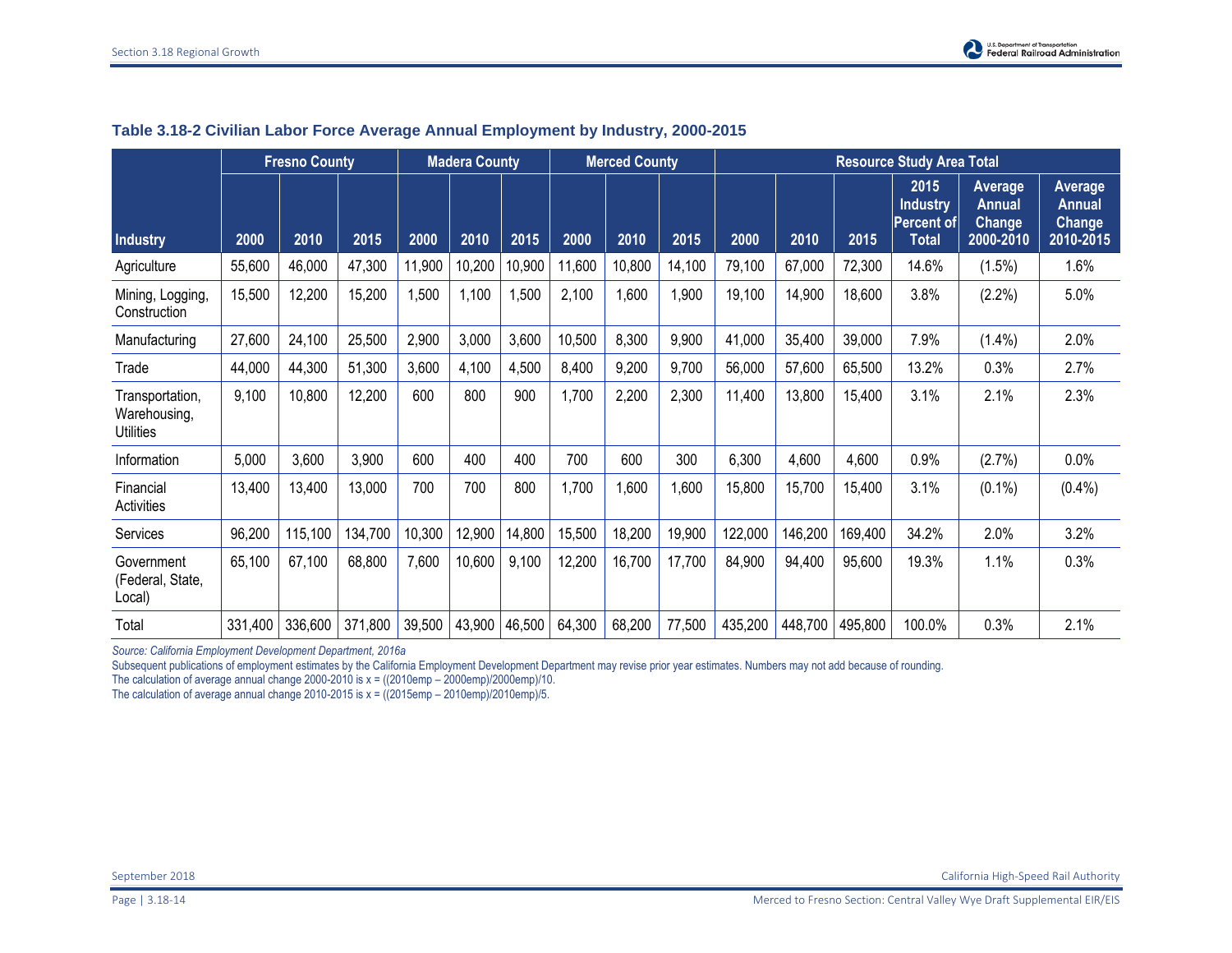

With a large proportion of the RSA employment based in agriculture, unemployment rates have historically been high because of the seasonality of farm work. For 2000, the California Employment Development Department reported unemployment for the RSA was 10.1 percent compared to less than 5 percent for the state (Table 3.18-3) (California Employment Development Department 2017b). Despite unemployment jumping to more than 12 percent for the state in 2010, the rates were higher at almost 17 percent for the RSA. Specifically, unemployment rates for Fresno, Madera, and Merced Counties were 16.7 percent, 16.6 percent, and 18.0 percent, respectively.

|                                 | 2000           |                     |                       | 2010                | 2015                  |                     |  |
|---------------------------------|----------------|---------------------|-----------------------|---------------------|-----------------------|---------------------|--|
| <b>Jurisdiction</b>             | Labor<br>Force | <b>Unemployment</b> | Labor<br><b>Force</b> | <b>Unemployment</b> | Labor<br><b>Force</b> | <b>Unemployment</b> |  |
| Fresno County                   | 388,700        | 10.4%               | 439,600               | 16.7%               | 441,300               | 10.2%               |  |
| City of Fresno                  | 204,700        | 9.8%                | 236,300               | 18.0%               | 235,900               | 11.0%               |  |
| Madera<br>County                | 55,000         | 8.7%                | 61,600                | 16.6%               | 60,000                | 10.5%               |  |
| City of<br>Chowchilla           | 3,500          | 10.1%               | 5,100                 | 16.7%               | 4,800                 | 10.5%               |  |
| City of Madera                  | 19,300         | 12.5%               | 26,100                | 14.5%               | 26,100                | $9.0\%$             |  |
| Merced<br>County                | 90,400         | 9.6%                | 113,600               | 18.0%               | 114,300               | 11.3%               |  |
| City of Merced                  | 26,800         | 9.5%                | 34,200                | 17.0%               | 34,400                | 10.7%               |  |
| Resource<br>Study Area<br>Total | 534,100        | 10.1%               | 614,800               | 16.9%               | 615,600               | 10.4%               |  |
| State of<br>California          | 16,867,800     | 4.9%                | 18,336,300            | 12.2%               | 18,893,200            | 6.2%                |  |

### **Table 3.18-3 Average Annual Civilian Unemployment, 2000-2015**

*Source: California Employment Development Department, 2017b* 

In the near term, projected employment rates of increase are anticipated to continue at similar growth rates to those during the years immediately following the Great Recession. The California Employment Development Department has prepared employment projections for 2020 (Table 3.18-4) (California Employment Development Department 2016b, 2016c, 2017a). Total employment is anticipated to increase an average annual 2.6 percent per year between 2015 and 2020. Considering the adverse effect the recession had on the housing market, it is not surprising that the construction industry—the major share of the mining, logging, and construction sector—is expected to show an average annual increase of 2.1 percent.

Caltrans has prepared long-term employment projections through 2040 by county (Caltrans 2014). Between 2015 and 2040, total employment in the RSA is projected to increase from 495,800 to 652,500, an increase of 156,700 or an average annual increase of 1.3 percent. Forecasts for individual counties and the construction industry, however, are generally below average annual percentage changes forecast in the near-term through 2020.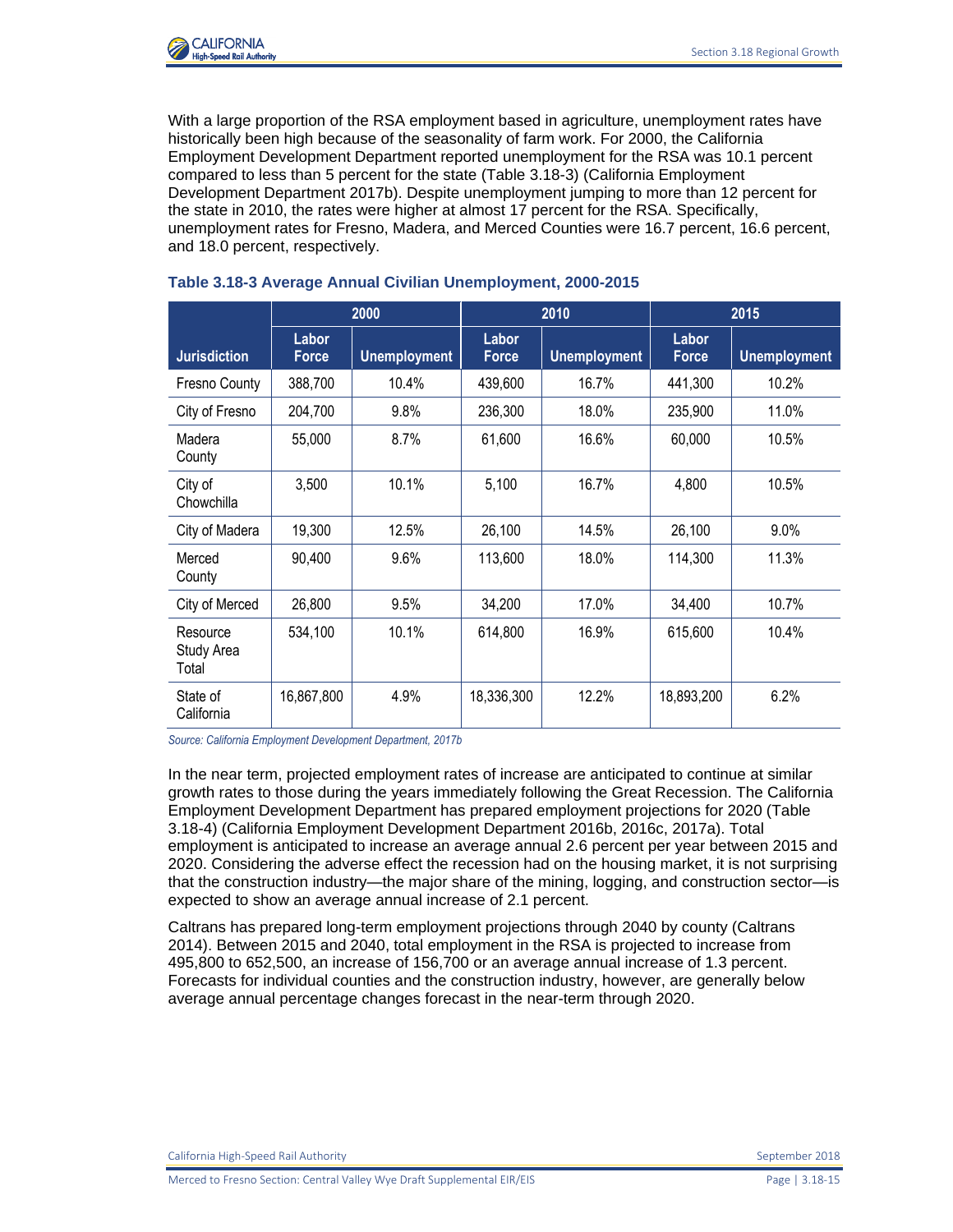|                                       | Near-Term |         |                                              | Long-Term |                                              |  |
|---------------------------------------|-----------|---------|----------------------------------------------|-----------|----------------------------------------------|--|
| <b>Jurisdiction / Industry Sector</b> | 2015      | 2020    | Average<br><b>Annual Change</b><br>2015-2020 | 2040      | <b>Average Annual</b><br>Change<br>2015-2040 |  |
| Fresno County                         | 371,800   | 413,240 | 2.2%                                         | 479,200   | 1.2%                                         |  |
| Mining, Logging, Construction         | 15,200    | 16,440  | 1.6%                                         | 21.500    | 1.7%                                         |  |
| <b>Madera County</b>                  | 46,500    | 59,480  | 5.6%                                         | 71,200    | 2.1%                                         |  |
| Mining, Logging, Construction         | 1,500     | 1,600   | 1.3%                                         | 2,300     | 2.1%                                         |  |
| <b>Merced County</b>                  | 77,500    | 88,520  | 2.8%                                         | 102,100   | 1.3%                                         |  |
| Mining, Logging, Construction         | 1,900     | 2,480   | 6.1%                                         | 3,100     | 2.5%                                         |  |
| Resource Study Area Total             | 495,800   | 561,240 | 2.6%                                         | 652,500   | 1.3%                                         |  |
| Mining, Logging, Construction         | 18,600    | 20,520  | 2.1%                                         | 26,900    | 1.8%                                         |  |

# **Table 3.18-4 Near-term and Long-term Employment Projections, 2015-2040**

*Source: 2015 data: California Employment Development Department, 2016a; 2020 data: California Employment Development Department, 2016b, 2016c, 2017a; and 2040 data: Caltrans, 2014* 

The calculation of average annual change 2015-2020 is x = ((2020empl – 2015empl)/2015empl)/7; and, the calculation of average annual change 2015-2040 is x = ((2040empl – 2015empl)/2015empl)/25.

# **3.18.5.2 Population**

As reported in the Merced to Fresno Final EIR/EIS (Authority and FRA 2012), the population increased with relatively high annual average rates of increase in the state, RSA, and cities between 2000 and 2010. Table 3.18-5 shows the population of the RSA increased from 1,133,070 to 1,337,108—an increase of about 18 percent for those 10 years *(*CDOF 2012a; U.S. Census Bureau 2010)*.* The average annual population increases during this period for the three counties exceed 1.8 percent, with higher rates for Merced and Madera Counties and the cities in those smaller counties.

# **Table 3.18-5 Historical Population Increases, 2000-2015**

| <b>Jurisdiction</b>       | 2000       | 2010       | 2015       | <b>Change</b><br>2000-2015 | Average<br><b>Annual</b><br><b>Change</b><br>2000-2010 | Average<br>Annual<br><b>Change</b><br>2010-2015 |
|---------------------------|------------|------------|------------|----------------------------|--------------------------------------------------------|-------------------------------------------------|
| Fresno County             | 799,407    | 930,450    | 974,871    | 175,464                    | 1.6%                                                   | 0.5%                                            |
| City of Fresno            | 427,719    | 494,665    | 516,537    | 88,818                     | 1.6%                                                   | 0.4%                                            |
| <b>Madera County</b>      | 123,109    | 150,865    | 154,850    | 31,741                     | 2.3%                                                   | 0.3%                                            |
| City of Chowchilla        | 14,416     | 18,720     | 18,784     | 4,368                      | 3.0%                                                   | 0.0%                                            |
| City of Madera            | 43,205     | 61,416     | 64,810     | 21,605                     | 4.2%                                                   | 0.6%                                            |
| <b>Merced County</b>      | 210,554    | 255,793    | 269,280    | 58,726                     | 2.1%                                                   | 0.5%                                            |
| City of Merced            | 63,893     | 78,958     | 83,131     | 19,238                     | 2.4%                                                   | 0.5%                                            |
| Resource Study Area Total | 1,133,070  | 1,337,108  | 1,399,001  | 265,931                    | 1.8%                                                   | 0.5%                                            |
| State of California       | 33,873,086 | 37,253,956 | 38,907,642 | 5,034,556                  | 1.0%                                                   | 0.4%                                            |

*Source: 2000 data: California Department of Finance, 2012a; 2010 data: U.S. Census Bureau, 2010; and 2015 data: California Department of Finance, 2016a*

The 2000, 2010, and 2015 population for the resource study area total is the sum of the population numbers for the three individual counties presented in the table. The change 2000-2015 is the subtraction of the respective population numbers presented in the table. The calculation of average annual change 2000-2010 is x = ((2010pop - 2000pop)/2000pop)/10. The same formula was used to calculate the average annual change 2010-2015 except the period is reduced from 10 to 5 years. Comparing the two periods of average annual change shows the economic effects of the Great Recession on the RSA.

September 2018 California High-Speed Rail Authority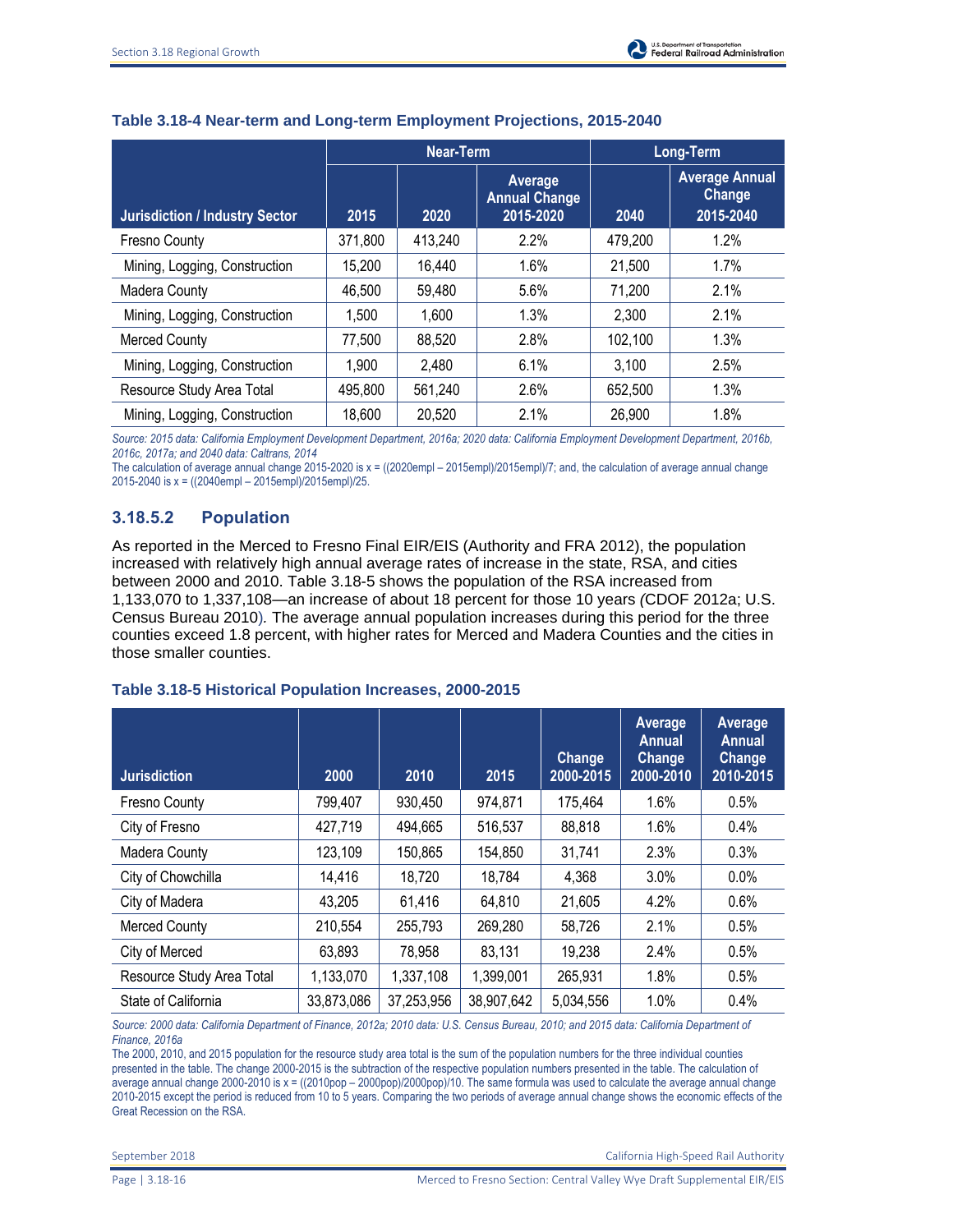

The 2000-2010 period captured the immediate effects of the Great Recession of 2007–2009, and those effects have continued to constrain population growth in the California Central Valley, including Fresno, Madera, and Merced Counties. Since 2010, the average annual increases in population for the RSA has decreased from 1.8 percent for the preceding decade to only 0.5 percent (Table 3.18-5) (U.S. Census Bureau 2010; CDOF 2016a).

The long-term population projections for the RSA reflect growth rates that are less than those between 2000 and 2010, but stronger than those between 2010 and 2015. Table 3.18-6 shows the projected population increases for the RSA through 2040 (CDOF 2014). This projection is based on an updated forecasting model that now relies on data from the 2010 census rather than the previous forecasting model that was based on the 2000 census. Between 2010 and 2040, the RSA's population is anticipated to increase by more than 624,000, a 47 percent increase (U.S. Census Bureau 2010; CDOF 2014). The calculated average annual change through 2040 is estimated to be 1.6 percent. This 2040 estimate, however, is lower than previous long-term projections published by CDOF and the 2035 estimates in the Merced to Fresno Final EIR/EIS (Authority and FRA 2012).

| <b>Jurisdiction</b>       | 2010       | 2040       | <b>Change</b><br>2010-2040 | Percentage<br><b>Change</b><br>2010-2040 | Average<br><b>Annual</b><br>Change<br>2010-2040 |
|---------------------------|------------|------------|----------------------------|------------------------------------------|-------------------------------------------------|
| Fresno County             | 930,450    | 1,332,913  | 402,463                    | 43%                                      | 1.4%                                            |
| Madera County             | 150,865    | 238,514    | 87,649                     | 58%                                      | 1.9%                                            |
| <b>Merced County</b>      | 255,793    | 389,934    | 134,141                    | 52%                                      | 1.7%                                            |
| Resource Study Area Total | 1,337,108  | 1,961,361  | 624,253                    | 47%                                      | 1.6%                                            |
| State of California       | 37,253,956 | 47,233,240 | 9,979,284                  | 27%                                      | 0.9%                                            |

#### **Table 3.18-6 Population Projections, 2010 and 2040**

*Source: 2010 data: U.S. Census Bureau, 2010; 2040: data: California Department of Finance*, *2014*

The California Department of Finance does not prepare long-range population projections for individual cities. The 2010 and 2040 population for the resource study area total is the sum of the population numbers for the three individual counties presented in the table. The change 2010 to 2040 is a subtraction of the 2010 and 2040 numbers. The calculation of percentage change 2010-2040 is x = (2040pop / 2010pop) - 1. The calculation of average annual change 2010-2040 is x = ((2040pop – 2010pop) / 2010pop) / 30.

## **3.18.5.3 Housing Demand**

Housing in the RSA is largely single-family, owner-occupied housing with 70 percent of the housing being single family and more than 55 percent being owner occupied (CDOF 2015). Higher percentages characterize the rural areas in the RSA. The 459,100 housing units in 2015 are a mixture of single-family attached and multifamily buildings, as well as several mobile home dwellings, particularly in Madera and Merced Counties. Additional details on housing are provided in Section 3.12.

By 2015, the RSA housing market was recovering from the Great Recession with housing vacancy rates dropping to less than 8 percent compared to almost 9 percent in 2010 (Table 3.18-7) (CDOF 2012b and 2016b). Of the three counties, Madera County was most affected by the housing crisis during the recession with vacancy rates approaching 12 percent in 2010. These vacancy rates alone, however, mask the effects of the recession when comparing changes in average annual construction of new homes within the RSA. On average, 6,884 residential units were constructed per year between 2000 and 2010; yet on average, only 2,146 units, or 31 percent, were constructed between 2010 and 2015. Following the Great Recession, the more rural Madera and Merced Counties experienced declines to 14 and 9 percent, respectively, compared to average annual new construction between 2000 and 2010.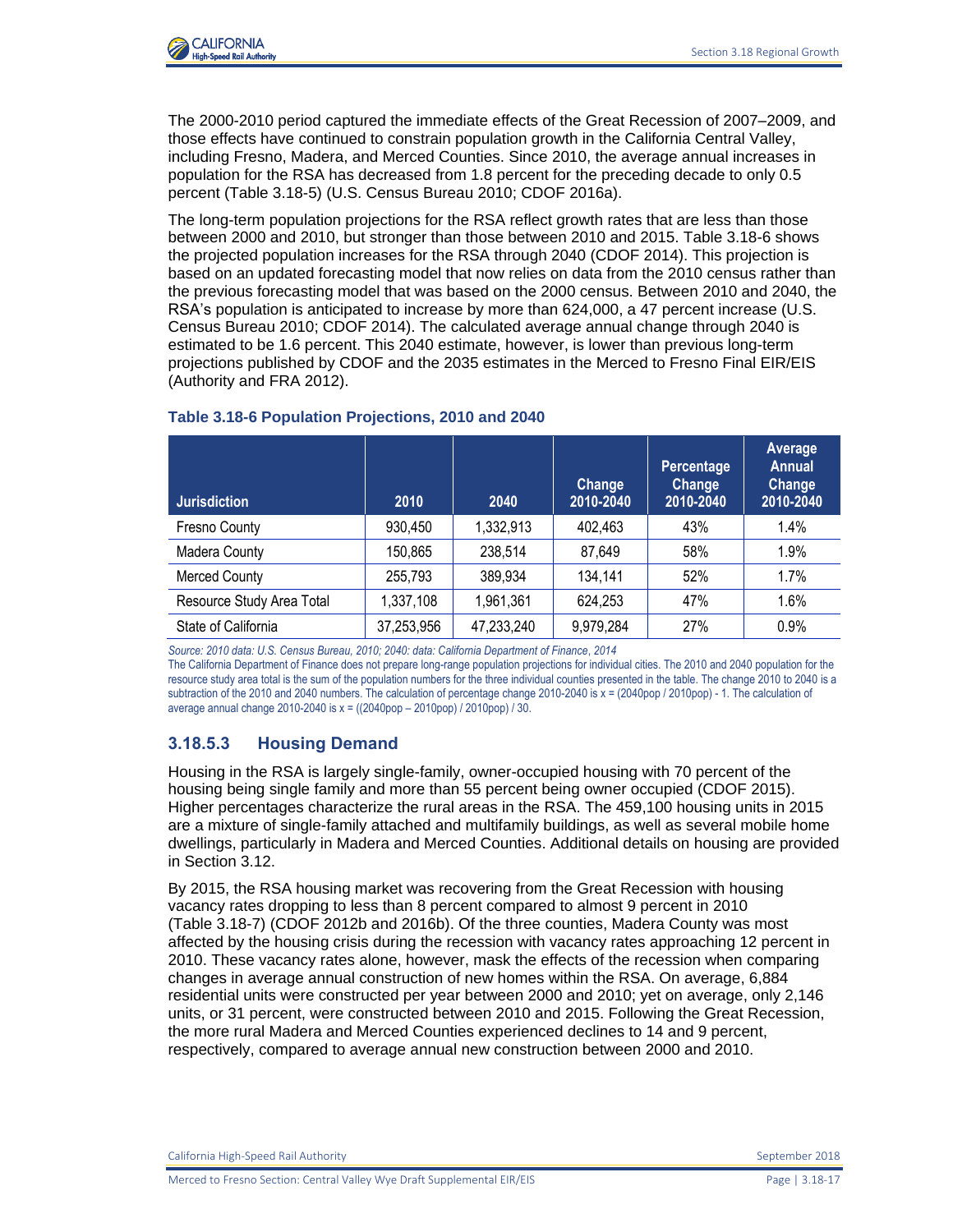| <b>Jurisdiction</b>       | 2000<br><b>Housing</b><br><b>Units</b><br>(vacancy) | 2010<br><b>Housing</b><br><b>Units</b><br>(vacancy) | 2015<br><b>Housing</b><br><b>Units</b><br>(vacancy) | 2040<br><b>Estimated</b><br><b>Total</b><br><b>Housing</b> | Increase<br>2015-2040 | <b>Average</b><br><b>Annual</b><br>Increase<br>2015-2040 |
|---------------------------|-----------------------------------------------------|-----------------------------------------------------|-----------------------------------------------------|------------------------------------------------------------|-----------------------|----------------------------------------------------------|
| <b>Fresno County</b>      | 270,767<br>$(6.6\%)$                                | 315,531<br>(8.3%)                                   | 324,941<br>$(7.6\%)$                                | 447,100                                                    | 122,200               | 1.5%                                                     |
| Madera County             | 40,387<br>$(10.5\%)$                                | 49.140<br>(11.9%)                                   | 49,752<br>$(11.4\%)$                                | 77,000                                                     | 27,300                | 2.2%                                                     |
| <b>Merced County</b>      | 68,373<br>(6.7%)                                    | 83,698<br>$(9.6\%)$                                 | 84,407<br>$(6.2\%)$                                 | 124,800                                                    | 40,400                | 1.9%                                                     |
| Resource Study Area Total | 379,527<br>$(7.0\%)$                                | 448,369<br>$(8.9\%)$                                | 459,100<br>$(7.8\%)$                                | 648.900                                                    | 189,900               | 1.7%                                                     |

### **Table 3.18-7 Historical and Projected Housing Units, 2000-2040**

*Source: 2000 and 2010 data: California Department of Finance (CDOF), 2012b; 2015 data; CDOF, 2016b; assumed data for 2040 calculations*: *CDOF, 2014 and 2015*

The 2040 housing estimate was calculated based on the projected 2040 population (CDOF 2014) divided by the 2030 countywide average persons per household (CDOF 2015) to account for anticipated decreases in overall rates of persons per household. Projected estimates are not available for 2040. This equals occupied households and increased households an additional conservative 5% for unoccupied dwellings to give a total estimated 2040 total for housing.

In the immediate aftermath of the Great Recession, the RSA experienced a dramatic increase in home foreclosure rates. For Merced County, the rate was nearly double that for all of California with approximately 24,000 foreclosure filings between June 2007 and May 2009 (Merced County 2013). The foreclosures resulted in a very large over-supply of houses and pushed median home values in 2009 down to less than one-third the value in 2005, a value more comparable to home values in the mid-1990s. With high rates of foreclosures, owner-occupancy rates in the threecounty area declined.

With a rapidly growing population and a return to economic stability and growth, the long-term demand for housing is forecast to require construction of a large number of housing units through 2040. Overall, almost 190,000 housing units are calculated to be needed to meet this demand (Table 3.18-7). This is an increase of an estimated 41 percent compared to the 2015 total number of housing units.

This residential development is anticipated to be accommodated within the counties and municipalities in the RSA. The preparation of a housing element is one of the state-mandated elements for local government general plans. State housing law also requires local governments to demonstrate every 5 years in their housing elements that each jurisdiction can accommodate their proportional share of the state housing needs allocation. This requires local governments to review existing housing inventory, available land for residential development or redevelopment, current zoning designations, planned land uses, and development code requirements to estimate the residential build-out or capacity of each community.

# **3.18.6 Environmental Consequences**

## **3.18.6.1 Overview**

This section evaluates how the No Project Alternative and the Central Valley Wye alternatives could affect regional growth. The impacts of the Central Valley Wye alternatives are described and organized in Section 3.18.6.3, Central Valley Wye Alternatives, as follows:

### **Construction Impacts**

- Common Regional Growth Impacts
- Construction-Related Employment Impacts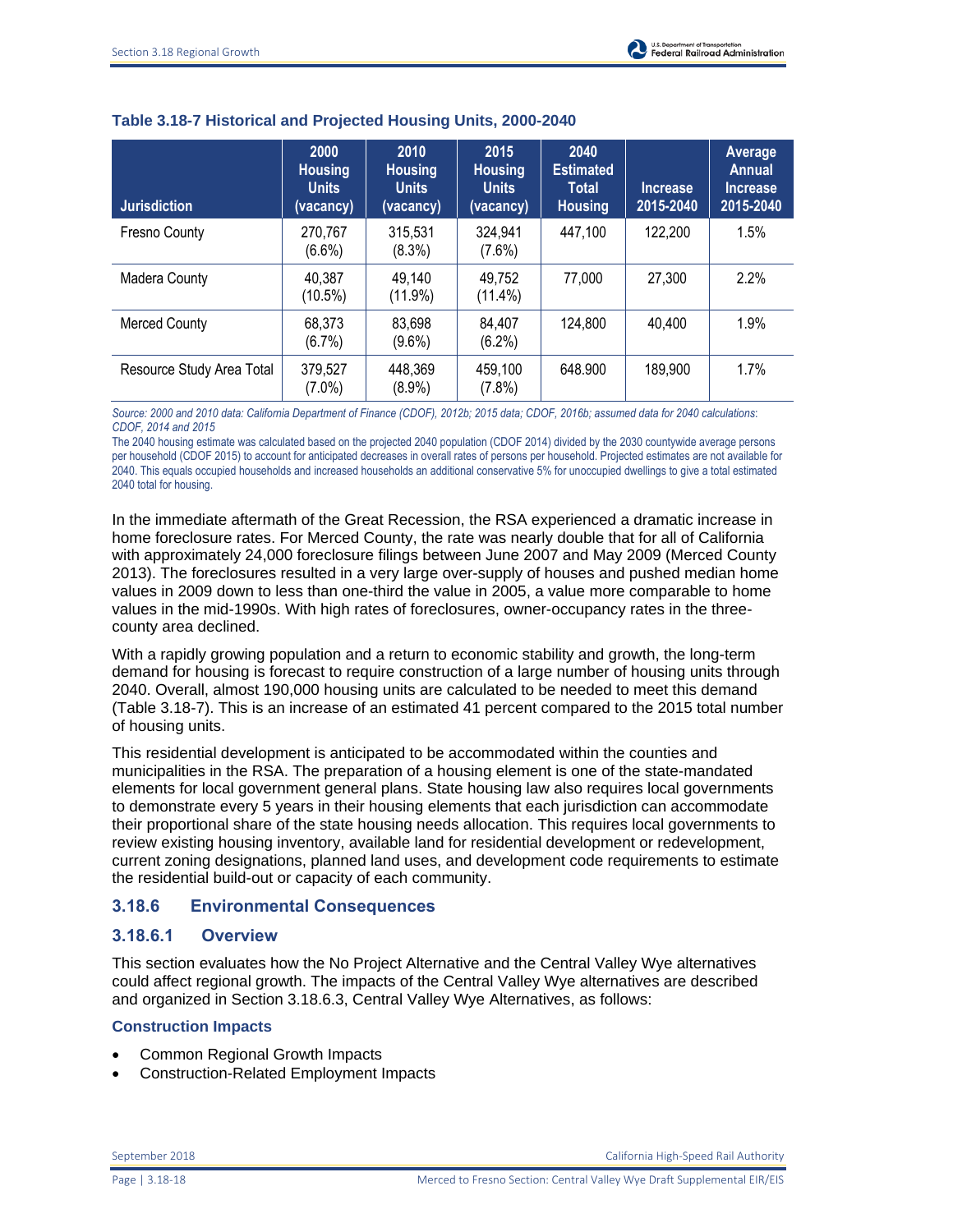

#### **Operation Impacts**

- Common Regional Growth Impacts
- Operations-Related Employment Impacts
- Operations-Related Population Impacts
- Systemwide Improved Transportation Accessibility Impacts
- Overall Operations Effects on Regional Growth

### **3.18.6.2 No Project Alternative**

Under the No Project Alternative, the RSA is forecast to experience population growth between 2010 and 2040 that is largely attributable to higher birth rates compared to urbanized regions in California (Section 3.18.5.2, Population). In 2010, the U.S. census reported the population of Merced County was approximately 255,800, whereas the population of Madera County was approximately 150,900 and Fresno County was 930,450. Between 2010 and 2040, CDOF has forecast the population within the RSA will increase from approximately 1,337,108 to 1,961,361 an increase exceeding 46 percent (Table 3.18-6) (CDOF 2014).

Forecast long-term employment for the RSA reflects out-migration for employment opportunities as well as the historical high rates of unemployment (Section 3.18.5.1, Employment and Unemployment). For 2015, the California Employment Development Department estimates total employment in the RSA was 495,800 (California Employment Development Department 2016a). Employment in Merced County is forecast to increase from 77,500 in 2015 to 102,100 by 2040 a 31 percent change (Caltrans 2014). In less populated Madera County, employment is forecast to increase from 46,500 to 71,200—a 53 percent increase. The increase for Fresno County is considerably less as a percentage increase, but still considerable at 107,400 considering the comparably larger labor force. In total, employment in the RSA is forecast to increase by more than 156,700 by 2040—a 31.6 percent increase.

With an estimated 70 percent of the population in the RSA and about 75 percent of total employment, Fresno County has recovered faster than Madera and Merced Counties based on increased employment and lower rates of unemployment in the years following the Great Recession. Local business leaders have noted increased business activity, hiring additional workers by local businesses, and increased interest in relocating businesses to the county (Parsons Brinckerhoff 2015). The City of Fresno also has undertaken public works projects in the downtown area in an effort to restore economic vitality, and the county government is looking to expand tourism.

Long term, Fresno County is anticipated to continue to be the economic backbone and cultural hub of the RSA. Agricultural production and the associated food processing comprising about half of all manufacturing employment in the RSA will anchor future economic growth. Job growth, however, is anticipated to be focused in professional services, healthcare, education, and government. Increased secondary and higher education graduation and labor force training will help expand the economy.

With the northern portion of the RSA close to the strong high-tech economy in San Jose and surrounding communities, future economic growth also is anticipated to receive some benefit from the economic expansion in the Bay Area (Parsons Brinckerhoff 2015). Some residents within the RSA currently take advantage of employment opportunities and leave each morning to commute over Pacheco Pass to jobs in the Bay Area. Many of these residents, primarily from Merced County, prefer the less dense, more rural, and more affordable cost of housing despite the additional time spent commuting to their place of employment. In recent years, some hightech businesses, including rocket testing and manufacturing companies, have relocated from the Bay Area to Merced County.

Located farther south and east, rural Madera County has experienced a slow recovery from the Great Recession (Parsons Brinckerhoff 2015). Agriculture is anticipated to continue to be the base of the county's economy. The county has a rapidly growing population, but faces challenges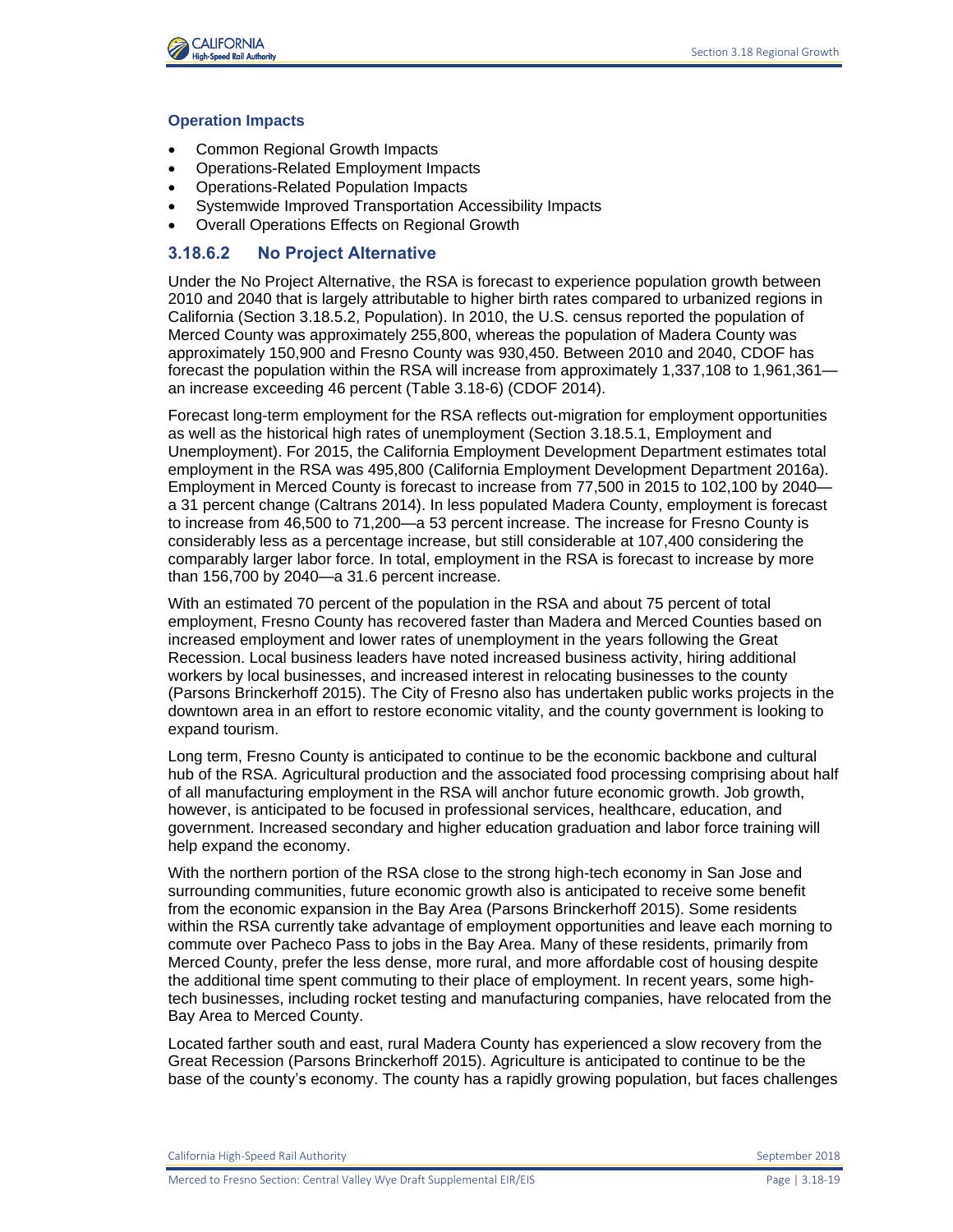because many workers do not possess the skills or education necessary to compete for jobs (e.g., high school diplomas, technical certificates, or advanced degrees).

Future growth within the RSA will be defined by land use plans and development regulations adopted by counties and cities to encourage infill and higher-density development in the urbanizing areas and to help preserve productive agricultural lands consistent with the 2015 State Environmental Goals and Policies and Sustainable Communities and Climate Protection Act of 2008 (see Section 3.18.2.2 and Section 3.18.2.3, respectively). These updated plans include accommodating future growth within existing city limits and established urban spheres of influence for the communities in the three counties. The communities have adequate land area to accommodate their share of the state-forecast population and employment growth in the decades to come.

### **3.18.6.3 Central Valley Wye Alternatives**

The Central Valley Wye alternatives would result in little short-term or longer-term residential and commercial/industrial growth in the RSA. The construction of the HSR system is consistent with the long-term land use plans adopted by communities within the RSA. The following sections discuss common regional growth impacts, and the construction and operations impacts of the alternatives.

#### **Construction Impacts**

#### *Common Regional Growth Impacts*

The start of construction for the Central Valley Wye alternatives would be preceded by property acquisition of the right-of-way for HSR tracks and associated ancillary facilities. Some parcels, including buildings or other facilities or improvements, would be purchased outright. In most cases, however, narrow strips of land would be purchased along the edges of large parcels, primarily agricultural properties, either for temporary construction activities or for permanent use. The purchase and relocation of land uses would temporarily or permanently disrupt both residential and commercial/industrial property owners and business owners along the selected Central Valley Wye alternative corridor. For owners of some large agricultural properties, purchased land would remove property from continued agricultural production. From 16 (SR 152 (North) to Road 11 Wye Alternative) to 29 (Avenue 21 to Road 13 Wye Alternative) agricultural facilities would be displaced and from two (SR 152 (North) to Road 19 Wye Alternative and SR 152 (North) to Road 11 Wye Alternative) to five (SR 152 (North) to Road 13 Wye Alternative) dairies may need to be relocated or reconfigured for continued agricultural production (Table 3.12-13). The land acquired for right-of-way would change to public transportation use and would no longer generate property tax revenues for local governments (Section 3.12). However, the total amount of land that would need to be purchased is a very small proportion of all land by type within the RSA. In particular, the amount of agricultural land acquired would not change overall agricultural production within the RSA under any of the Central Valley Wye alternatives (Section 3.12).

Construction work for all Central Valley Wye alternatives would occur within the acquired HSR right-of-way and within purchased temporary construction easements adjacent to the right-of-way. Although construction could occur in several locations at once, in general, the work would progress along the selected Central Valley Wye alternative alignment such that construction in any one area would be of short duration during the overall four-year construction period. The Central Valley Wye alternatives do not include stations or a heavy maintenance facility, thus limiting construction activities. Disruptions to adjacent property owners and traffic near construction activities would also be of short duration. Access to properties, businesses, commercial buildings, and residences would be provided throughout the construction period.

The number of construction-related workers required to construct the Central Valley Wye alternatives has been estimated (refer to the next section entitled Construction-Related Employment Impacts), and it would be small compared to forecast construction employment in the RSA. Some workers could relocate to communities within the RSA for construction jobs; however, local training programs, requirements to hire small businesses, and trained workers involved in current HSR system construction packages would discourage such relocations.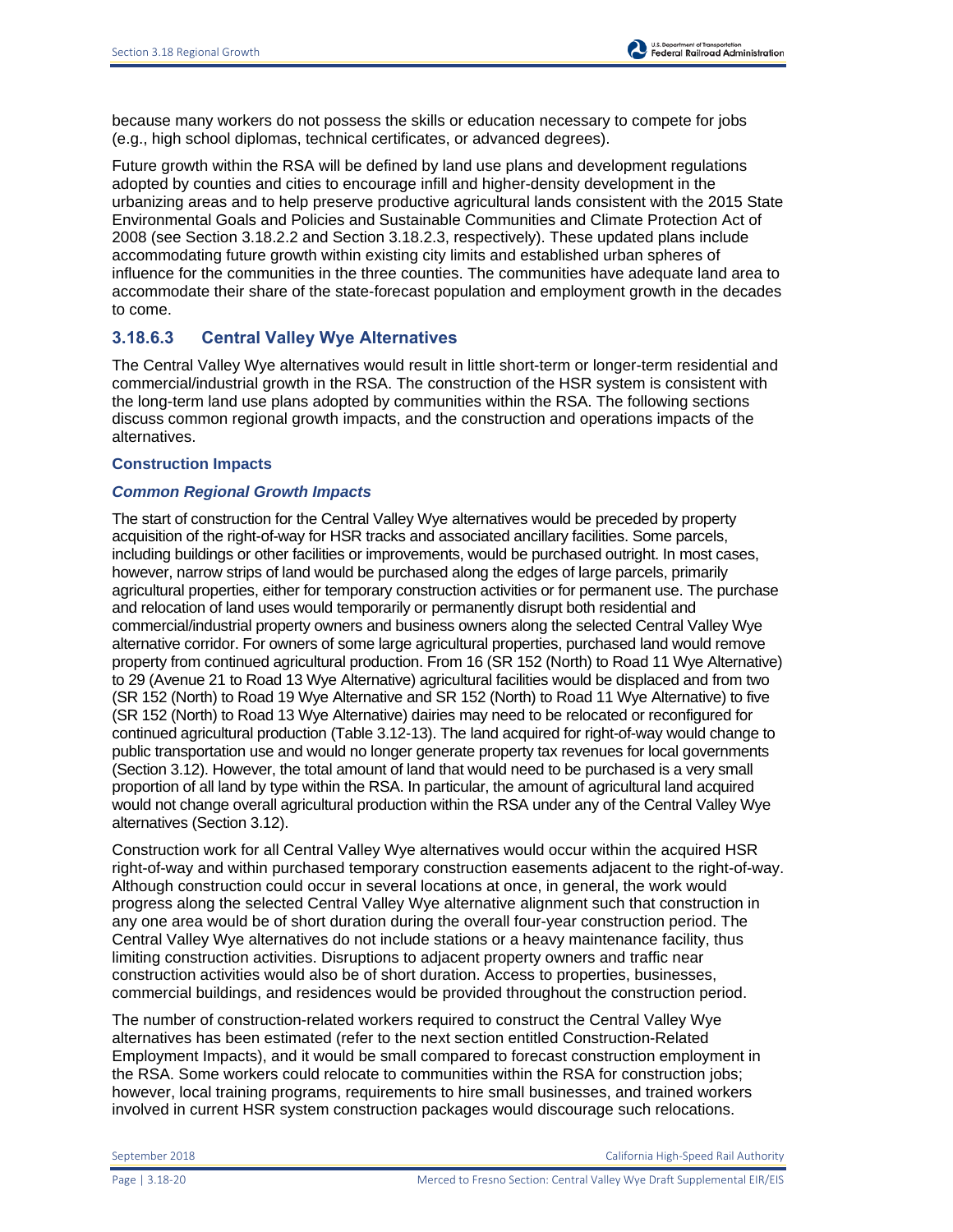

#### *Construction-Related Employment Impacts*

The construction of any the four Central Valley Wye alternatives would result in new near-term construction-related employment. The contractor would hire firms to provide construction services as well as hire workers directly, most of them from the RSA. Some workers with very specialized skills may be hired from outside of the RSA and brought to the construction site for short periods. Purchases in local cities and communities by the contractor and expenditures by construction workers also would indirectly increase the demand for workers.

Since the start of construction on the first construction package in 2013, the Authority and others have been implementing a variety of programs to increase the ability of local workers and construction firms to compete and obtain construction jobs associated with the HSR system. Through a cooperative partnership with skilled craft unions, the Authority is promoting and helping to implement education, pre-apprenticeship, and apprenticeship training programs. These activities focus on identifying economically disadvantaged communities along the HSR system corridor, including the alignments for the Central Valley Wye alternatives, particularly to help lower-income persons and persons receiving public assistance, single parents, persons with no high school or General Education Development diploma, and/or those who suffer from chronic unemployment compete for available jobs. Community organizations such as the Madera County Workforce Assistance Center and the Fresno Regional Workforce Investment Board also are working with individuals and community groups to get workers trained, re-trained, and certified for upcoming construction work. The Authority's web page and community outreach activities are providing early communication about hiring opportunities to bid on upcoming construction contracts. In January 2017, the Authority held a job fair in Chowchilla where prospective workers could learn about employment opportunities and the hiring process directly from contractors, unions, and local firms. Moreover, through the Community Benefits Agreement, the Authority requires each prime contractor of an awarded construction package to commit 30 percent of all construction dollars to hiring small businesses, including separate goals for the hiring of disadvantaged and disabled veteran businesses. As such, the contractors have their own jobs coordinator, web page describing employment opportunities, and job workshops to help them meet these goals. (For additional information on the Community Benefits Agreement, see [http://www.hsr.ca.gov/Programs/Construction/index.html.](http://www.hsr.ca.gov/Programs/Construction/index.html))

Consistent with the methods described in Section 3.18.4.3, estimates for construction employment impacts are based on the capital cost estimates for each of the Central Valley Wye alternatives (Table 3.18-8) (Authority 2016b). The direct, indirect/induced, and total employment for peak-year construction 2020 is estimated by calculating the proportional share based on the local construction expenditures to estimated construction employment presented in the Merced to Fresno Final EIR/EIS (Authority and FRA 2012) for the Merced to Fresno Section: Hybrid Alternative. Using this approach, the Central Valley Wye alternatives would create approximately 820 (SR 152 (North) to Road 11 Wye Alternative) to 950 (SR 152 (North) to Road 19 Wye Alternative) annual job years<sup>3</sup> of direct construction jobs within the RSA during the 2020 peak year of construction (Table 3.18-9).

| Cost                     | SR 152 (North) to<br>Road 13<br><b>Wye Alternative</b> | SR 152 (North) to<br>Road 19<br><b>Wye Alternative</b> | <b>Avenue 21</b><br>to Road 13<br><b>Wye Alternative</b> | SR 152 (North) to<br>Road 11<br><b>Wye Alternative</b> |
|--------------------------|--------------------------------------------------------|--------------------------------------------------------|----------------------------------------------------------|--------------------------------------------------------|
| Capital Cost             | \$3,834,181                                            | \$4,208,116                                            | \$3,764,704                                              | \$3,613,068                                            |
| <b>Construction Cost</b> | \$3,182,370                                            | \$3,492,736                                            | \$3,124,704                                              | \$2,998,846                                            |
| Local Construction Cost  | \$1,113,830                                            | \$1,222,458                                            | \$1,093,647                                              | \$1,049,596                                            |

#### **Table 3.18-8 Cost Estimates by Alternative (2015 \$Thousands)**

*Source: Authority, 2016* 

l

 $3$  One annual job year is equivalent to one full-time job for a period of one year.

California High-Speed Rail Authority September 2018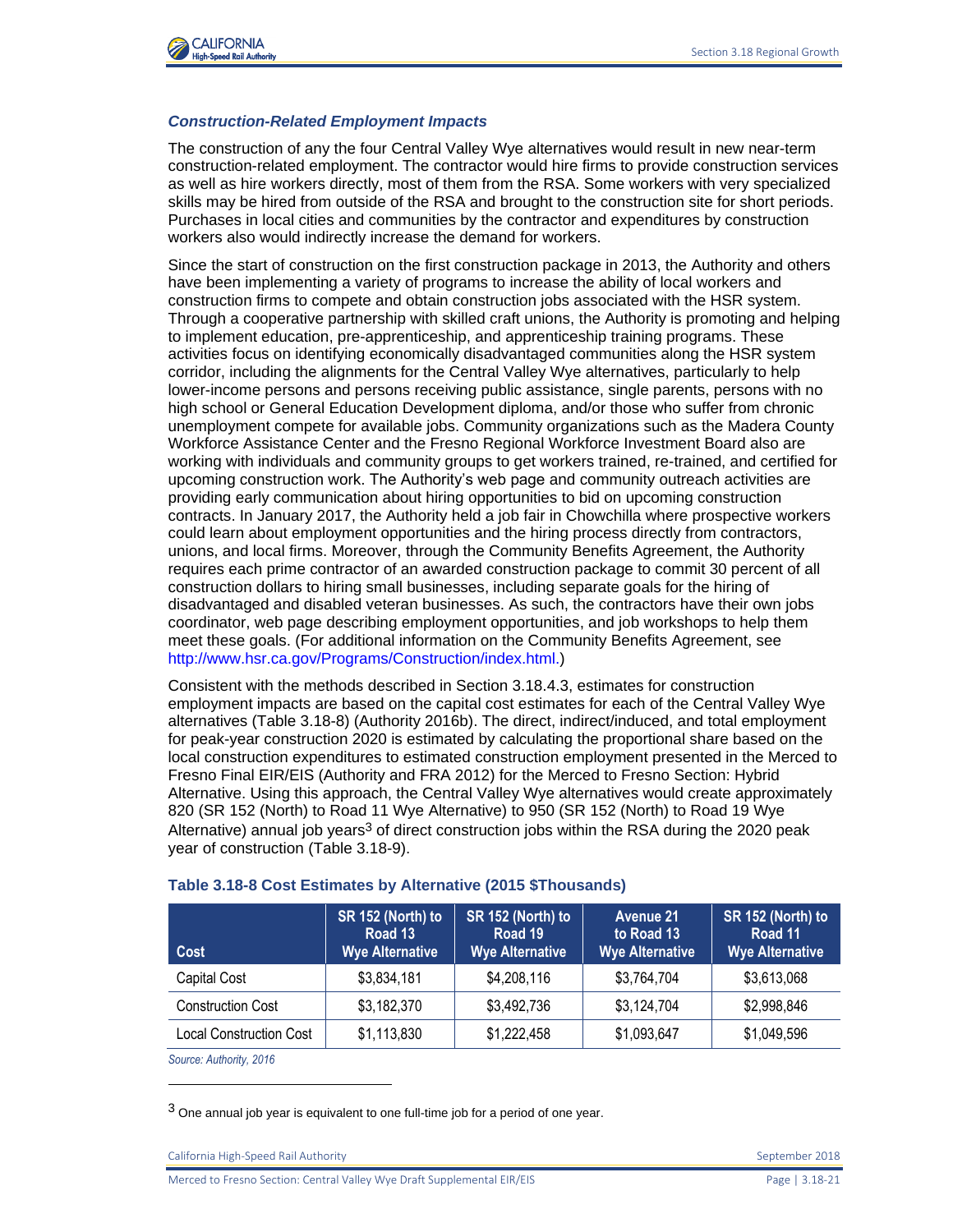| <b>Construction Year</b> | SR 152 (North) to<br>Road 13<br><b>Wye Alternative</b> | SR 152 (North) to<br>Road <sub>19</sub><br><b>Wye Alternative</b> | <b>Avenue 21</b><br>to Road 13<br><b>Wye Alternative</b> | SR 152 (North) to<br>Road 11<br><b>Wye Alternative</b> |
|--------------------------|--------------------------------------------------------|-------------------------------------------------------------------|----------------------------------------------------------|--------------------------------------------------------|
| Year 1                   |                                                        |                                                                   |                                                          |                                                        |
| <b>Direct</b>            | 620                                                    | 680                                                               | 610                                                      | 580                                                    |
| Indirect/Induced         | 1,530                                                  | 1,680                                                             | 1,510                                                    | 1,450                                                  |
| Total                    | 2,150                                                  | 2,360                                                             | 2,120                                                    | 2,030                                                  |
| Year 2 (Peak-Year 2020)  |                                                        |                                                                   |                                                          |                                                        |
| <b>Direct</b>            | 870                                                    | 950                                                               | 850                                                      | 820                                                    |
| Indirect/Induced         | 2,150                                                  | 2,360                                                             | 2,110                                                    | 2,020                                                  |
| Total                    | 3,020                                                  | 3,310                                                             | 2,960                                                    | 2,840                                                  |
| Year <sub>3</sub>        |                                                        |                                                                   |                                                          |                                                        |
| <b>Direct</b>            | 620                                                    | 680                                                               | 610                                                      | 580                                                    |
| Indirect/Induced         | 1,530                                                  | 1,680                                                             | 1,510                                                    | 1,450                                                  |
| Total                    | 2,150                                                  | 2,360                                                             | 2,120                                                    | 2,030                                                  |
| Year 4                   |                                                        |                                                                   |                                                          |                                                        |
| <b>Direct</b>            | 370                                                    | 410                                                               | 370                                                      | 350                                                    |
| Indirect/Induced         | 920                                                    | 1,010                                                             | 900                                                      | 870                                                    |
| Total                    | 1,290                                                  | 1,420                                                             | 1,270                                                    | 1,220                                                  |
| <b>TOTAL</b>             |                                                        |                                                                   |                                                          |                                                        |
| <b>Direct</b>            | 2,480                                                  |                                                                   | 2,440                                                    | 2,330                                                  |
| Indirect/Induced         | 6,130                                                  | 6,730                                                             | 6,030                                                    | 5,790                                                  |
| Total                    | 8,610                                                  | 9,450                                                             | 8,470                                                    | 8,120                                                  |

| Table 3.18-9 Construction Employment Effects by Alternative |  |  |  |
|-------------------------------------------------------------|--|--|--|
|-------------------------------------------------------------|--|--|--|

*Source: Authority and FRA, 2018*

To determine if this demand for additional construction workers in the RSA would be a large share of forecast construction-sector employment, the analysis conservatively used the top range of peak jobs, 950 construction jobs for the SR 152 (North) to Road 19 Wye Alternative. In 2020, forecast total employment for the RSA would be approximately 561,240, with 20,520 jobs forecast for the construction, mining, and logging sector based on updated data (Table 3.18-4) (California Employment Development Department 2016b, 2016c, 2017a).4 The estimate of peak construction-year employment of up to 950 additional construction workers for the SR 152 (North) to Road 19 Wye Alternative, the most of all the alternatives, would account for approximately 5 percent of the forecast construction employment in 2020 (Table 3.18-10). As with the analysis in Section 3.18 of the Merced to Fresno Final EIR/EIS (Authority and FRA 2012), this number represents a small increase in demand for construction workers when compared to total forecast employment in the sector. The increase in demand for construction workers would be lowest under the SR 152 (North) to Road 11 Wye Alternative, which would generate 820 annual jobs in peak construction year 2020, accounting for approximately 4 percent of the forecast construction employment. As such, with a demand for approximately 4 to 5 percent of the construction labor force in the RSA, the local work force is anticipated to be able to meet the demand for construction workers under all of the Central Valley Wye alternatives.

l

<sup>&</sup>lt;sup>4</sup> The construction data is combined with the mining and logging sectors because of the very small employment in these other two sectors and the need to maintain confidentiality.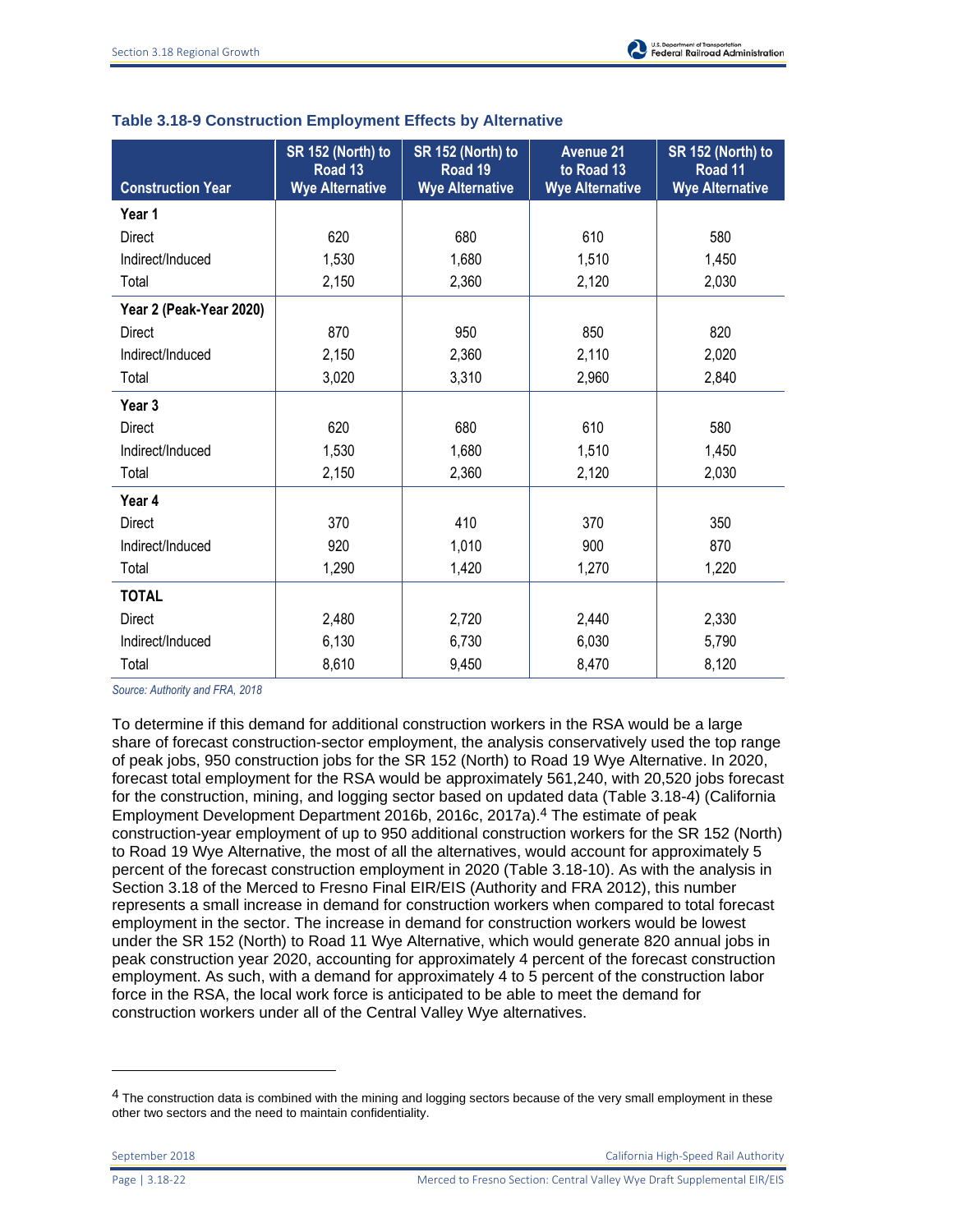

| <b>Construction Year</b>       | <b>RSA</b><br><b>Forecast</b><br><b>Employment</b><br>2020 | <b>SR 152</b><br>(North) to<br>Road 13<br><b>Wye</b><br><b>Alternative</b> | <b>SR 152</b><br>(North) to<br>Road 19<br><b>Wye</b><br><b>Alternative</b> | Avenue 21 to<br>Road 13 Wye<br><b>Alternative</b> | <b>SR 152</b><br>(North) to<br>Road 11<br><b>Wye</b><br><b>Alternative</b> |
|--------------------------------|------------------------------------------------------------|----------------------------------------------------------------------------|----------------------------------------------------------------------------|---------------------------------------------------|----------------------------------------------------------------------------|
| Year 2 (Peak-Year 2020)        |                                                            |                                                                            |                                                                            |                                                   |                                                                            |
| Direct - Construction Sector   | 20,520                                                     | 870                                                                        | 950                                                                        | 850                                               | 820                                                                        |
| % of Forecast Employment       |                                                            | 4%                                                                         | 5%                                                                         | 4%                                                | $4\%$                                                                      |
| Total - All Employment Sectors | 561.240                                                    | 3,020                                                                      | 3,310                                                                      | 2,960                                             | 2,840                                                                      |
| % of Forecast Employment       |                                                            | $< 1\%$                                                                    | $< 1\%$                                                                    | $< 1\%$                                           | $< 1\%$                                                                    |

#### **Table 3.18-10 Peak Demand for Workers by Alternative**

*Source: 2020 data: California Employment Development Department, 2016b and 2016c*

This conclusion, however, is based on a slightly different rationale than was discussed in Section 3.18 of the Merced to Fresno Final EIR/EIS (Authority and FRA 2012). In that document published in 2012, data indicated that the 2010 unemployment rate in the RSA was estimated to be 17.0 percent—almost one in six workers. The analysis assumed that a similar high unemployment rate would continue for the foreseeable future and would indicate that a large number of construction-sector workers would be available to meet the demand. However, with the recovery from the Great Recession, more recent data published by the California Employment Development Department reported 2010 unemployment for the RSA was 16.9 percent (Table 3.18-3) (California Employment Development Department 2017b). Moreover, additional years have now passed and the economy has improved such that the 2015 estimated unemployment rate declined to 10.4 percent, nearly the same rate of unemployment in 2000, although still high compared to the state as a whole (Table 3.18-3). As such, relatively high unemployment may continue and may contribute to why the construction labor force in the RSA is anticipated to meet the demand for construction workers to construct the Central Valley Wye alternatives. More importantly, however, the RSA is anticipated to meet the demand for construction workers because the demand is estimated to comprise a small percentage of the construction employment projected for 2020 under all four of the Central Valley Wye alternatives.

Workers residing in the RSA and desiring to obtain employment also are anticipated to qualify for jobs associated with construction of the Central Valley Wye alternatives. Workers would be able to take advantage of the many training and certification programs active within the RSA to compete for available jobs. Secondly, construction on the HSR system was initiated in 2013, and construction packages (CP) have been awarded for portions of the HSR system in proximity to the RSA. The CP-1 covers track and station construction between the planned Madera Station and slightly south of the planned Fresno Station; and CP-2-3 continues along the corridor from Fresno south through the San Joaquin Valley to just north of the Kern County boundary. Trained workers can seek out employment opportunities with firms and unions currently working on one of the awarded construction packages to gain work experience directly applicable to employment opportunities that would be available with the selected construction contractor and subcontractor firms that would be selected to construct any one of the Central Valley Wye alternatives. Many construction workers residing in the RSA likely would already have HSR system construction experience by the time construction contractors and subcontracting firms would be hiring for construction of the Central Valley Wye.

In addition, the large construction work force within the RSA available to meet the demand for construction workers, including trained workers and those with HSR system construction experience, would be expected to discourage construction workers residing outside of the RSA from moving to the RSA and seeking employment opportunities. Historical unemployment has been higher than the urbanized regions of the state. Before the Great Recession of 2007–2009, unemployment from 2001– 2006 exceeded 8 percent, but included some years when unemployment was 10 percent or higher. The Authority has been working with local organizations to increase training opportunities to improve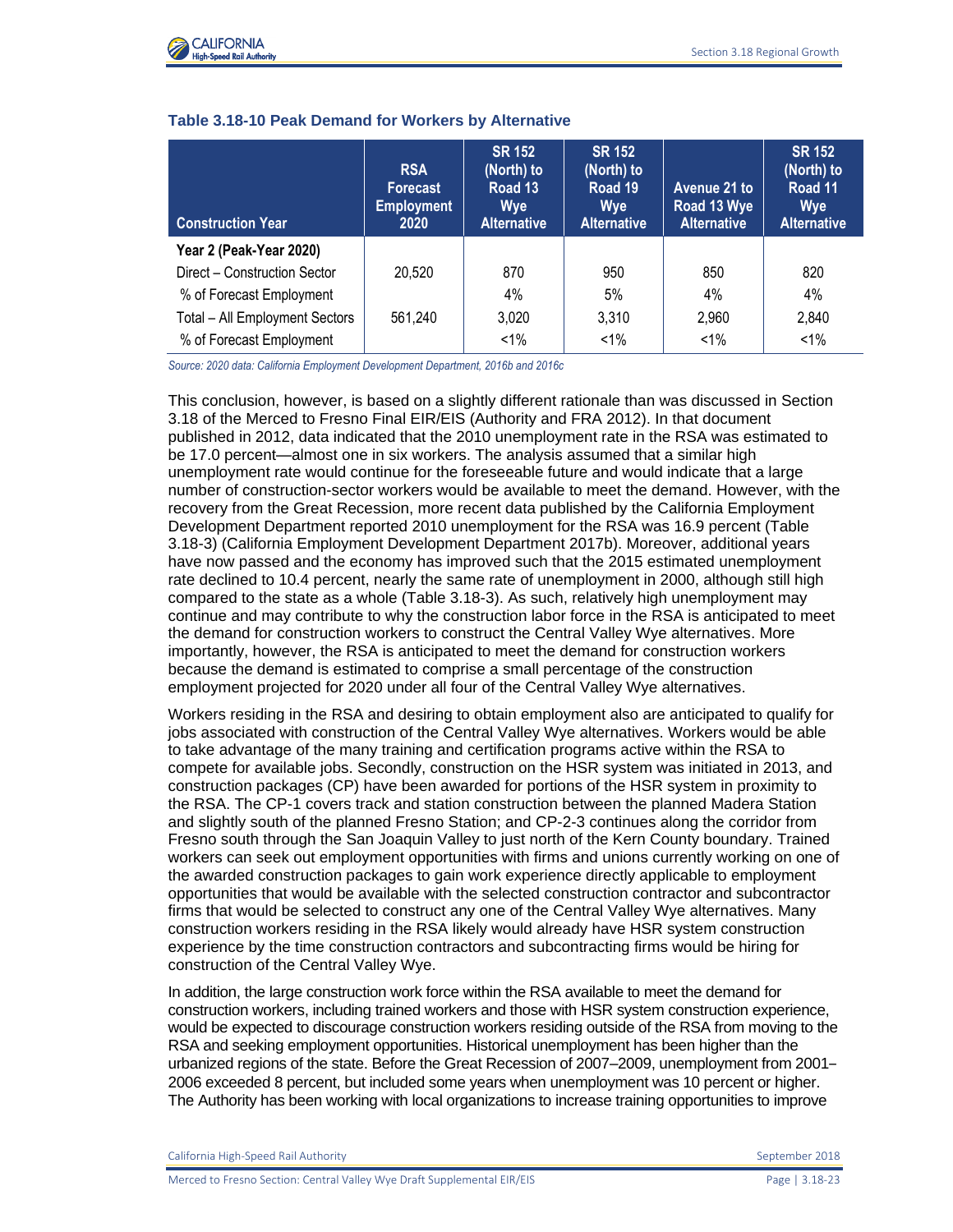opportunities for local workers who would like to do construction work. Contract requirements that 30 percent of the construction expenditures go to small businesses also would increase opportunities for local workers. It is therefore unlikely that workers would move to communities within the RSA for employment opportunities or move their families to these communities. Therefore, the small cities and towns near to the selected Central Valley Wye alternative alignment would not be expected to experience a large influx of new residents associated with construction, nor would local government services, emergency responders, or schools experience a large increase in demand for services from potential new residents.

As described in the Merced to Fresno Final EIR/EIS (Authority and FRA 2012), the RIMS II analysis showed the demand for construction workers would also create a demand for additional indirect and induced workers to fill jobs in other sectors of the economy. Using the analysis for the Merced to Fresno Section: Hybrid Alternative, the SR 152 (North) to Road 19 Wye Alternative would create the highest demand for indirect and induced jobs, up to about 2,360 annual job years, in the RSA during the peak year of construction in 2020 (Table 3.18-9). At the low end of the range, the SR 152 (North) to Road 11 Wye Alternative would create a demand for about 2,020 indirect and induced annual job years during the peak year. Combined, direct, indirect, and induced jobs during the peak year of construction would range from 2,840 for the SR 152 (North) to Road 11 Wye Alternative to 3,310 for the SR 152 (North) to Road 19 Wye Alternative, or somewhat less than 1 percent above the 2020 forecast total employment for the RSA. Over the construction period, the high demand for workers would reach 9,450 direct, indirect, and induced annual job years for the SR 152 (North) to Road 19 Wye Alternative, and the low demand would total 8,120 direct, indirect, and induced annual job years for the SR 152 (North) to Road 11 Wye Alternative. The demand for construction-related workers would be a benefit to employment in the RSA under all of the alternatives, but highest under the SR 152 (North) to Road 19 Wye Alternative and lowest under the SR 152 (North) to Road 11 Wye Alternative.

As such, construction activities under any of the Central Valley Wye alternatives is not expected to increase regional growth in the RSA. As shown in Table 3.18-8, the estimated capital costs, total construction costs, and local construction costs for each of the four Central Valley Wye alternatives are very similar, thus the calculated estimates based on local construction expenditures related to direct, indirect, and induced employment for the four alternatives also are similar (Table 3.18-9). The anticipated 2020 peak demand for direct employment (constructionsector jobs) as well as total employment account for 4 to 5 percent and less than 1 percent of 2020 forecast construction-sector and total employment, respectively, for all Central Valley Wye alternatives (Table 3.18-10). The majority of construction workers are anticipated to be residents of Madera, Merced, or Fresno County who would drive or carpool to active construction sites and would return home at the end of the day. A small number of specialized workers may come to work for short periods, but they would likely stay in area motels. There would be no construction worker camps established in the RSA. Therefore, growth-related impacts from construction are not anticipated under any of the Central Valley Wye alternatives.

### **Operations Impacts**

### *Common Regional Growth Impacts*

Operations impacts that could affect regional growth are related directly to operating cost estimates, number of workers employed to operate and maintain the HSR system, and indirect/induced employment related to operations of Phase 1 of the HSR system. Following construction, workers would be hired to operate the HSR system, including the selected Central Valley Wye alternative. These workers would be based primarily at stations and maintenance facilities, neither of which is part of the Central Valley Wye alternatives. Periodic repair and maintenance work would be conducted on the track and ancillary components of the Central Valley Wye alternatives. The estimated operating costs are nearly the same for all of the Central Valley Wye alternatives because the track length of the alternatives would be very similar (between 51 miles for the SR 152 (North) to Road 11 Wye Alternative and 55 miles for the SR 152 (North) to Road 19 Wye Alternative). Operations of any of the Central Valley Wye alternatives would result in very similar direct and indirect/induced impacts on employment. The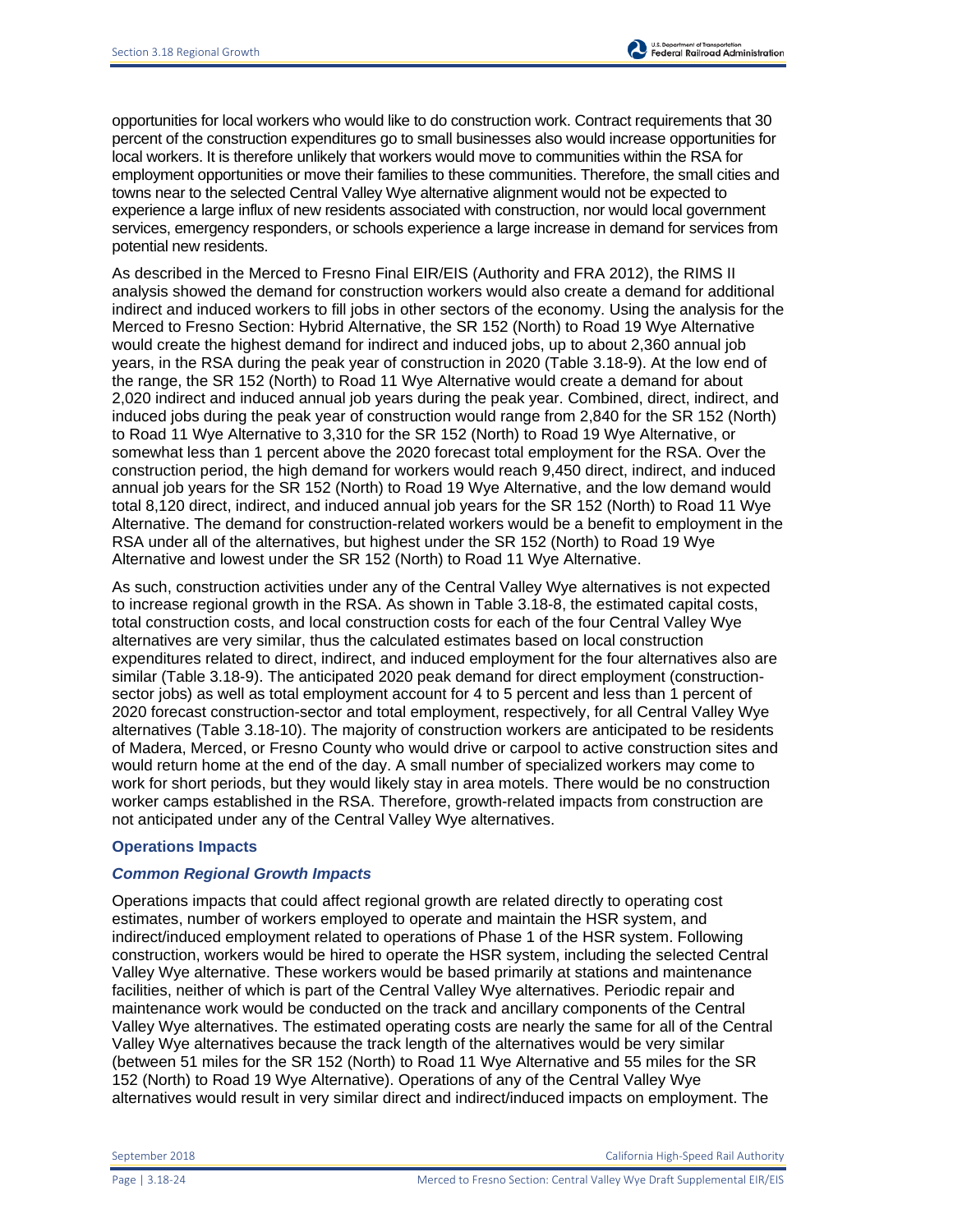

number of operations workers would be very small compared to the available labor force in the RSA. The relatively small number of operations jobs is anticipated to deter workers from moving to the RSA for job opportunities, except perhaps for those with very specialized skills. With very limited population increases associated with the demand for operations workers, additional regional growth would be very small under the Central Valley Wye alternatives. Section 3.12 describes the operations-related changes in tax revenue to local governments.

The new HSR system would provide improved transportation linkages both within the Central Valley urban centers and to the Bay Area and Los Angeles metropolitan regions. Over time, this increased connectedness may encourage both businesses as well as workers to relocate to urban areas in the San Joaquin Valley. The Central Valley Wye alternatives, however, would not include stations, nor would the alignments of the Central Valley Wye alternatives travel through or near large cities such as Merced or Fresno. The four Central Valley Wye alternatives would lead to limited regional growth associated with the improved connectivity. The following sections discuss operations-related employment and population impacts for the Central Valley Wye alternatives, employment and population growth in the RSA anticipated because of HSR systemwide operations, and overall employment and population effects on regional growth during operations.

#### *Operations-Related Employment Impacts*

Like all HSR sections, operations and maintenance workers would be associated with ongoing operation of the Central Valley Wye. Maintenance workers would be required to regularly inspect and occasionally repair the rail tracks, power, or communication infrastructure along the rail corridor. Most of these workers, however, would be based at the HSR system stations, maintenance-ofinfrastructure facilities, or the heavy maintenance facility; and none these facilities are part of the Central Valley Wye alternatives. As such, local permanent employment opportunities would be limited. Operations employment impacts were evaluated in the Merced to Fresno Final EIR/EIS (Authority and FRA 2012). The discussion mentioned the maintenance workers would spend small amounts of money for such items as gasoline, food or other personal items when on location maintaining and repairing the track associated with the Central Valley Wye.

The updated estimates for total Phase 1 HSR system, including the Central Valley Wye alternatives, which would have operations employment for all types of HSR facilities, establish a range of about 1,000 to 1,200 jobs in the San Joaquin Valley starting in 2029 (Authority 2016). The number of operations jobs would be the same for all Central Valley Wye alternatives contributing to required operations of the Phase 1 HSR system. This estimate of operations jobs is presented for the area including Merced County south to Kern County in the San Joaquin Valley (referenced as the "Central Valley" on the map on page 90 of the 2016 Business Plan). No estimates have been published for individual counties or subareas such as the RSA associated with the Central Valley Wye alternatives. This estimate for operations workers is the same magnitude, but slightly less, than the original estimates for long-term operation impacts for 2035 presented in the Merced to Fresno Final EIR/EIS (Authority and FRA 2012: page 3.18-21). That document reported an estimate of 1,300 jobs at full implementation of the HSR system, including the extensions to Sacramento and San Diego. With new implementation plans and schedules based on available funding, the Authority's current focus is on starting operation of Phase 1 of the HSR system by 2029, while continuing work on conceptual engineering, environmental planning, and construction of critical rail corridor improvements that would facilitate implementation of Phase 2.

The estimated 1,000 to 1,200 operations jobs in the San Joaquin Valley, which would be the same under all Central Valley Wye alternatives, would support operations of the Central Valley Wye alternatives as well as the HSR system sections linking the planned Merced to North Bakersfield Stations. The jobs largely would be associated with the operations control center, the heavy maintenance facility, five stations, maintenance-of-infrastructure facilities, and train crews. Workers filling these jobs in the San Joaquin Valley would come from many sectors of the economy. Assuming the high range estimate of 1,200 direct jobs, this demand for workers would add about 3,600 additional indirect and induced jobs to the economy if one grossly assumes each direct job results in three additional indirect/induced jobs associated with Phase 1. This totals about 4,800 jobs for the San Joaquin Valley, a portion of which would be associated with the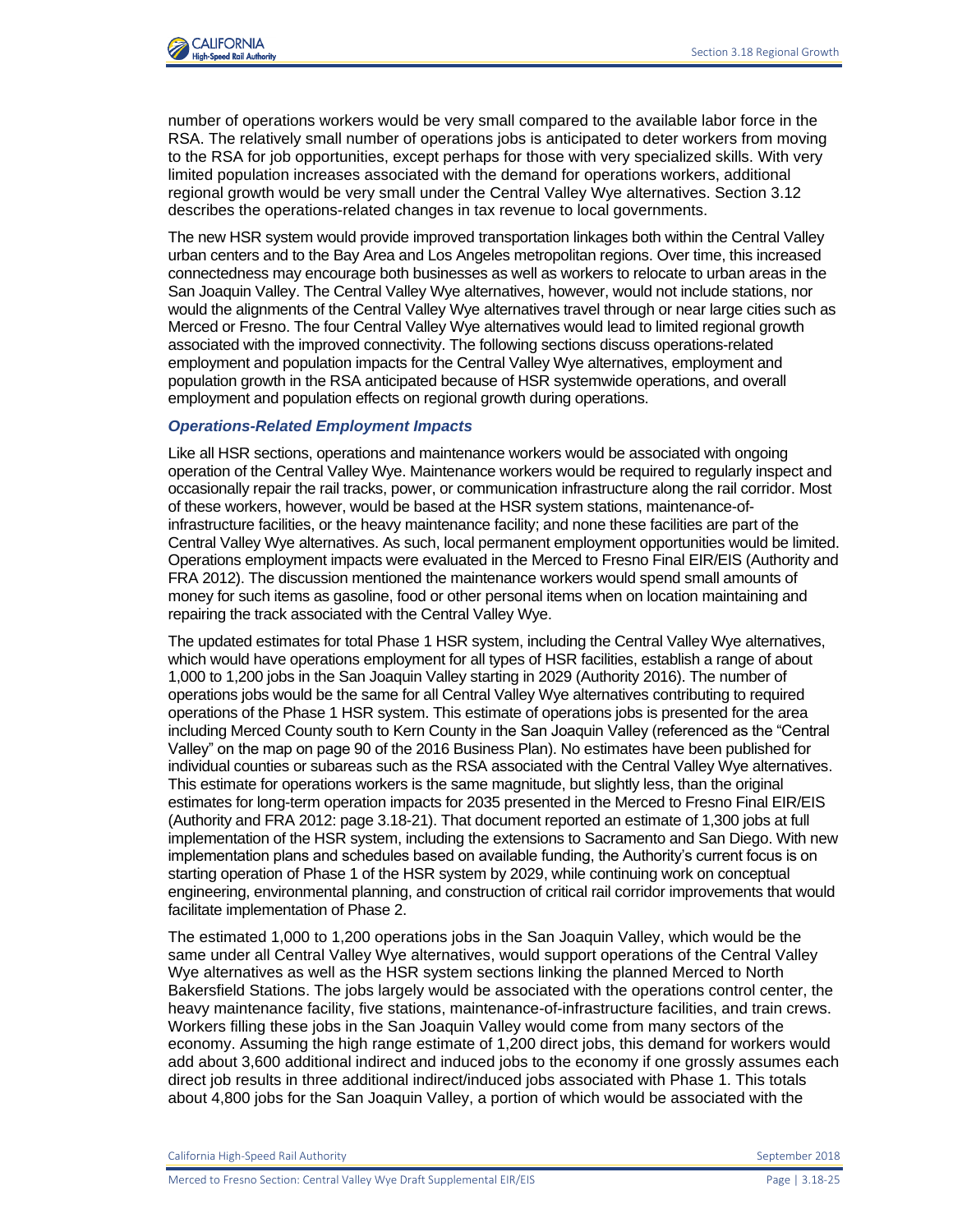Central Valley Wye. In the unlikely event that all 4,800 workers associated with these direct, indirect, and induced jobs were located in the RSA, these operations-related jobs would increase demand for workers by less than 1 percent based on updated forecast 2040 total employment of 652,500 (California Department of Transportation 2014). This demand for operations employment would not have a meaningful impact on regional growth under any of the Central Valley Wye alternatives.

### *Operations-Related Population Impacts*

As described in the section titled Operations-Related Employment Impacts, operations-related employment would be the same for all Central Valley Wye alternatives. In general, these jobs would be primarily based out of maintenance-of-infrastructure facilities and the heavy maintenance facility. In the unlikely event that all of the estimated 4,800 direct, indirect, and induced workers were located in the RSA, the demand for these operations-related workers would be associated with an estimated population of about 14,500, assuming 3.01 persons per worker (calculated as 2040 population divided by 2040 employment per Table 3.18-6 and Table 3.18-4, respectively). This population estimate would be less than 1 percent of the forecast 2040 population in the RSA. As such, the Central Valley Wye alternatives would result in a very small increase in population above the 2040 forecast population in the RSA.

#### *Systemwide Improved Transportation Accessibility Impacts*

The operation of the HSR system, including the selected Central Valley Wye alternative, is anticipated to lead to economic expansion across California because of improved transportation connectedness and accessibility. This economic expansion would lead to both employment and population growth in addition to the estimated operations-related employment and population impacts. The magnitude of this systemwide induced growth associated with improved accessibility was evaluated in the Merced to Fresno Final EIR/EIS (Authority and FRA 2012); however, that analysis is out of date. This discussion updates the analysis using new 2040 forecast employment and population data and provides an updated estimate of the overall statewide effects and estimated employment and population growth for the RSA.

#### **Employment Growth**

The original analysis presented in the Merced to Fresno Final EIR/EIS (Authority and FRA 2012) identifies additional jobs that would come to the RSA because of improved connectivity and growth in the overall economy due to the HSR system. That analysis estimated that total operations-related employment for all direct, indirect, and induced jobs plus overall growth from improved regional connectivity would be an estimated 31,805 jobs (Authority and FRA 2012: Table 3.18-16 on page 3.18-21). The information provided in the Merced to Fresno Final EIR/EIS, however, did not present a breakdown for only those jobs related to improved transportation accessibility. Using the same multiplier of 3.0 as used above in the section title Operations-Related Employment Impacts to estimate indirect and induced jobs, the direct (1,300 jobs), indirect, and induced jobs would total 5,200 jobs; and those jobs associated with improved transportation accessibility would be about 26,600 jobs (calculated as 31,805 minus 5,200). Based on this employment projection, the operations jobs associated with improved accessibility would account for less than 4 percent of the RSA's projected 2035 employment of 845,986.

Since the 2010 census, however, the long-range employment estimate for California and individual counties was lowered in Caltrans' forecasts. The agency's projection for 2040 employment in the RSA declined from 845,986 to 652,500 (Caltrans 2014). Despite this reduced employment projection, the estimated operations-related employment associated with improved accessibility of about 26,600 would be about 4 percent of total projected 2040 employment, a small number compared to total employment growth anticipated in the RSA without the HSR system.

Updated analysis also has been conducted to assess potential employment growth caused by the HSR systemwide improved transportation accessibility within the state (Authority 2017). The analysis estimated a total of 102,000 jobs would incrementally be created across California. An accessibility index was also developed to apportion these workers to counties and sub-regions of the state. Using these indices, an estimated 34.7 percent of these workers would be located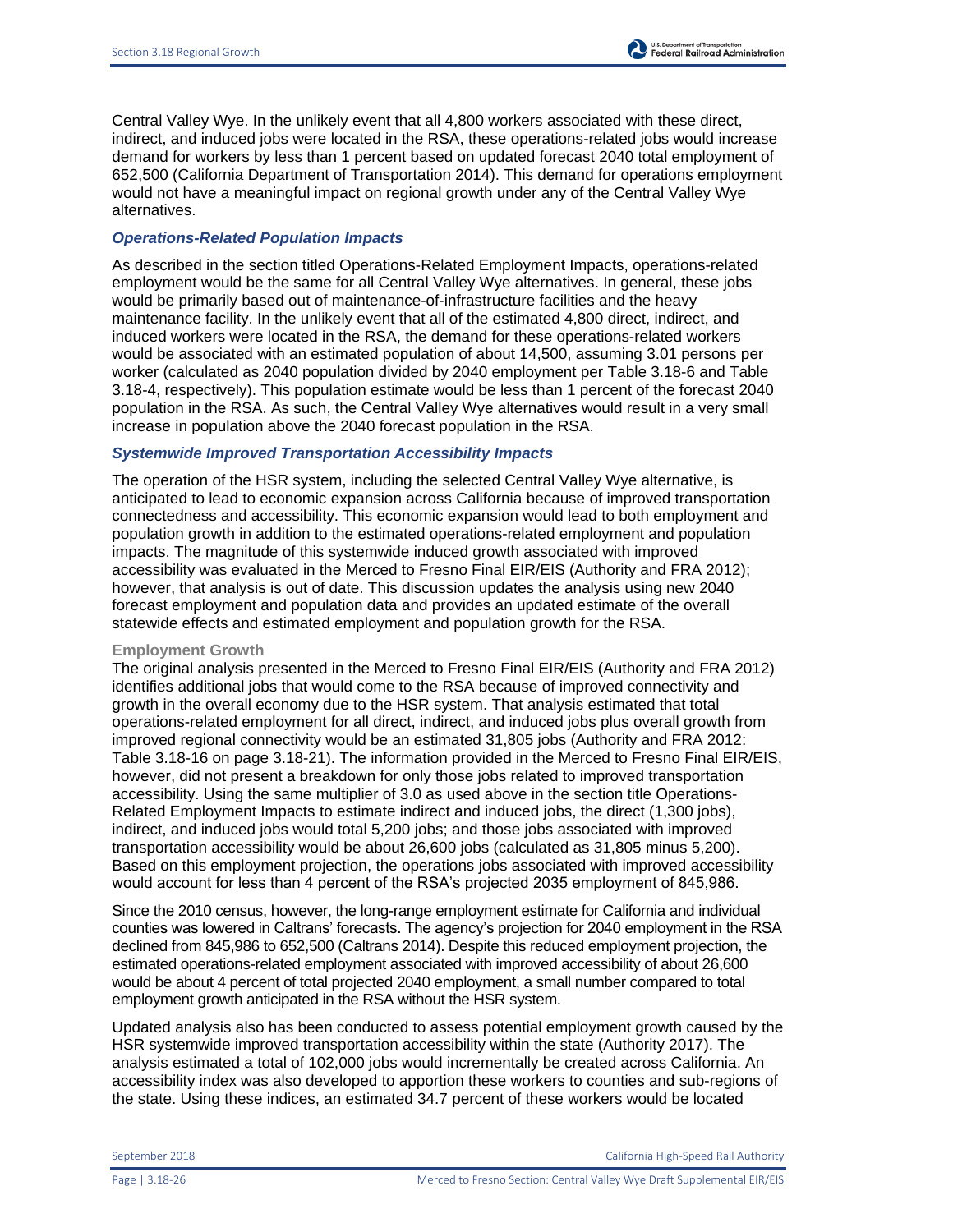

within the RSA, primarily in Fresno County. In total, this demand for workers in the RSA would be an increase of an estimated 35,400 jobs above forecast 2040 employment in the RSA, or slightly more than 5 percent of the 2040 forecast RSA employment of 652,500.

#### **Population Growth**

Population growth also would be associated with the incremental economic expansion and employment growth associated with improved transportation accessibility provided by the HSR system. The population growth associated with the HSR system was evaluated in the Merced to Fresno Final EIR/EIS (Authority and FRA 2012). Although that document included different wye alignments, the analysis concluded the population growth would be very small. The analysis considered population impacts resulting from the direct, indirect, and induced operations jobs plus the overall regional growth resulting from increased transportation accessibility provided by the HSR system. The conclusion was that any of the alternatives for the Merced to Fresno Section could result in an increased population of about 78,446 more than forecast population (Authority and FRA 2012: Table 3.18-16 on page 3.18-21). And if only looking at population associated with the estimated 26,600 jobs (calculated as 2035 attributed to increased accessibility), the increase in population would be about 65,702 assuming 2.47 persons per job (calculated as 2035 population divided by 2035 employment from Table 3.18-16 in Authority and FRA 2012: page 3.18-21). This 2035 population estimated of 65,702 would be less than a 3 percent increase over the 2035 projected population of 2,349,374 for the RSA. Using this same estimate, the increase in population would be slightly greater than 3 percent above the updated but reduced 2040 population projection of 1,961,361 for the RSA (CDOF 2014).

Moreover, assuming the 2040 updated multiplier of 3.01 persons per job and the updated estimate of 102,000 jobs created in the state because of improved transportation accessibility provided by the HSR system, total population growth is estimated to be about 106,200 persons associated with the estimated 35,400 new jobs in the RSA. Though a large number, this incremental increase in population would be just slightly greater than 5 percent of the forecast 2040 population of 1,961,361 for the RSA.

### *Overall Operations Effects on Regional Growth*

As discussed in the sections above titled Operations-Related Employment Impacts, Operations-Related Population Impacts, and Systemwide Improved Transportation Accessibility Impacts, the overall effect on regional growth for the Central Valley Wye alternatives is derived from direct, indirect, and induced employment and associated population from operations of the Central Valley Wye alternatives plus the additional employment and associated population resulting from improved transportation accessibility provided by the operation of the HSR system. In the unlikely scenario where all of the San Joaquin Valley operations direct employees and the associated indirect and induced employees associated with operations of the Central Valley Wye alternatives were to locate in the RSA, there would be a maximum of 4,800 employees in the RSA. The employees associated with operations of the HSR system providing improved transportation access would add an additional 35,400 employees to the RSA. Together, a maximum of up to 40,200 employees associated with the Central Valley Wye alternatives would be located in the RSA. Compared to the 2040 forecast, total employment in the RSA would be 652,500 and total operations-related employment of 40,200 would increase forecast employment by about 6 percent. Similarly, the estimated population associated with the direct, indirect, and induced employment for the Central Valley Wye alternatives would add about 14,500 persons; and the estimated population associated with HSR systemwide operations would add an estimated 106,200 persons. The total population associated with operations employment would be about 120,700 persons. Compared to the forecast 2040 population, this increase in population would be about 6 percent above the forecast population of 1,961,361 for the RSA. In both cases, the total estimated increase in both employment and population would be large numbers, but a relatively small increase above 2040 employment and population forecast for the RSA.

This anticipated employment and population growth would be located in the RSA, but it would be speculative to determine where this growth would occur. The development of new commercial and industrial space to accommodate the employment growth and the development of housing to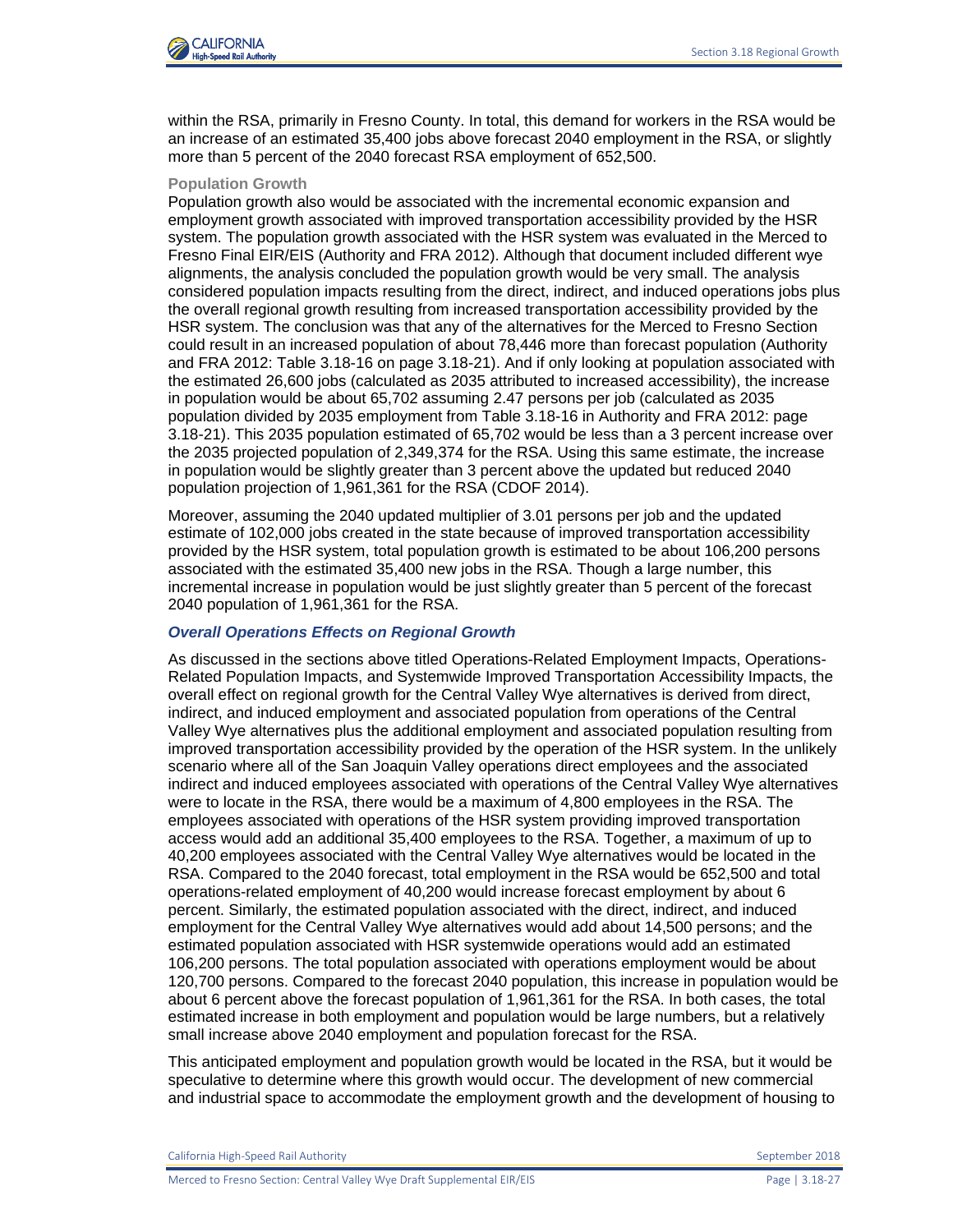

accommodate the population growth would occur within the many communities within the RSA. Local real estate markets would influence where the growth would occur. The real estate markets reflect local government regulation of land development; and local government land use regulations reflect the values of the community and a vision for future growth. As required by state law, each local government must adopt and periodically update their general plan. Zoning regulations must be consistent with the adopted general plan. Local governments also adopt other land development regulations and a building code to guide development. Every 5 years, the California Department of Housing and Community Development apportions statewide projected population from the CDOF for the next 10 years to guide local governments in the development of their required Housing Needs Allocation Plans and help ensure general plans can accommodate anticipated population growth. Individual development projects, whether commercial/industrial or residential, must undergo environmental review, as appropriate, to identify environmental impacts and required mitigation measures to avoid or reduce identified environmental impacts. Developers also must submit proposed project plans for review and approval by local government planning departments to obtain land use approval and construction permits. As such, the potential operations effects from anticipated employment and population growth associated with the Central Valley Wye alternatives and the HSR system would be consistent with community visions for future development as reflected in land development plans, policies, and regulations.

The impacts on regional growth would be the same for all of the Central Valley Wye alternatives because none of the alternatives would include stations, maintenance-of-infrastructure, or heavy maintenance facilities, but all are part of the larger HSR system. Lacking these facilities, little operations-related employment or associated population is anticipated to be located within the RSA, although a large number of employees and associated population are anticipated in the RSA because of the improved transportation accessibility provided by the HSR system. Similar to the No Project Alternative, some residents in the RSA would continue to take advantage of employment opportunities in the Bay Area. Together, the total anticipated increase in employment and population would be a small percentage increase above the 2040 forecast employment and population.

The operations of the HSR system, including the Central Valley Wye alternatives, would strengthen economic ties between the communities of the Central Valley with those in the Bay Area and Southern California. The travel time and estimated cost of about \$89 (2015\$) one-way between San Francisco and Los Angeles would facilitate periodic in-person business meetings, but would not likely facilitate daily commuting on a broad scale from the Central Valley communities to jobs in the coastal metropolitan areas (Authority 2016). Some individuals, however, may choose to use the HSR system for weekly or more frequent trips, especially those with higher incomes. For example, some people with jobs in the Bay Area may choose to live in the RSA where more affordable housing is available. In this circumstance, these persons would pay more out-of-pocket for their commute in exchange for time on the train working, reading, or relaxing.

As such, the HSR system is not anticipated to remove obstacles to local population growth and stimulate the construction of new housing. Rather, the increasingly high cost of living in the state's large coastal metropolitan areas may encourage businesses to relocate to communities in the San Joaquin Valley where employees can find more affordable housing and costs of doing business could be contained; or people may seek employment in the San Joaquin Valley where they can find more affordable housing and work for companies with improved access to the large business communities located in the coastal metropolitan areas.

## **3.18.7 Mitigation Measures**

All construction and operations impacts would be minimal. Therefore, no mitigation measures are required.

## **3.18.8 Impacts Summary for NEPA Comparison of Alternatives**

This section summarizes the impacts of the Central Valley Wye alternatives and compares them to the anticipated impacts of the No Project Alternative. Table 3.18-11 provides a comparison of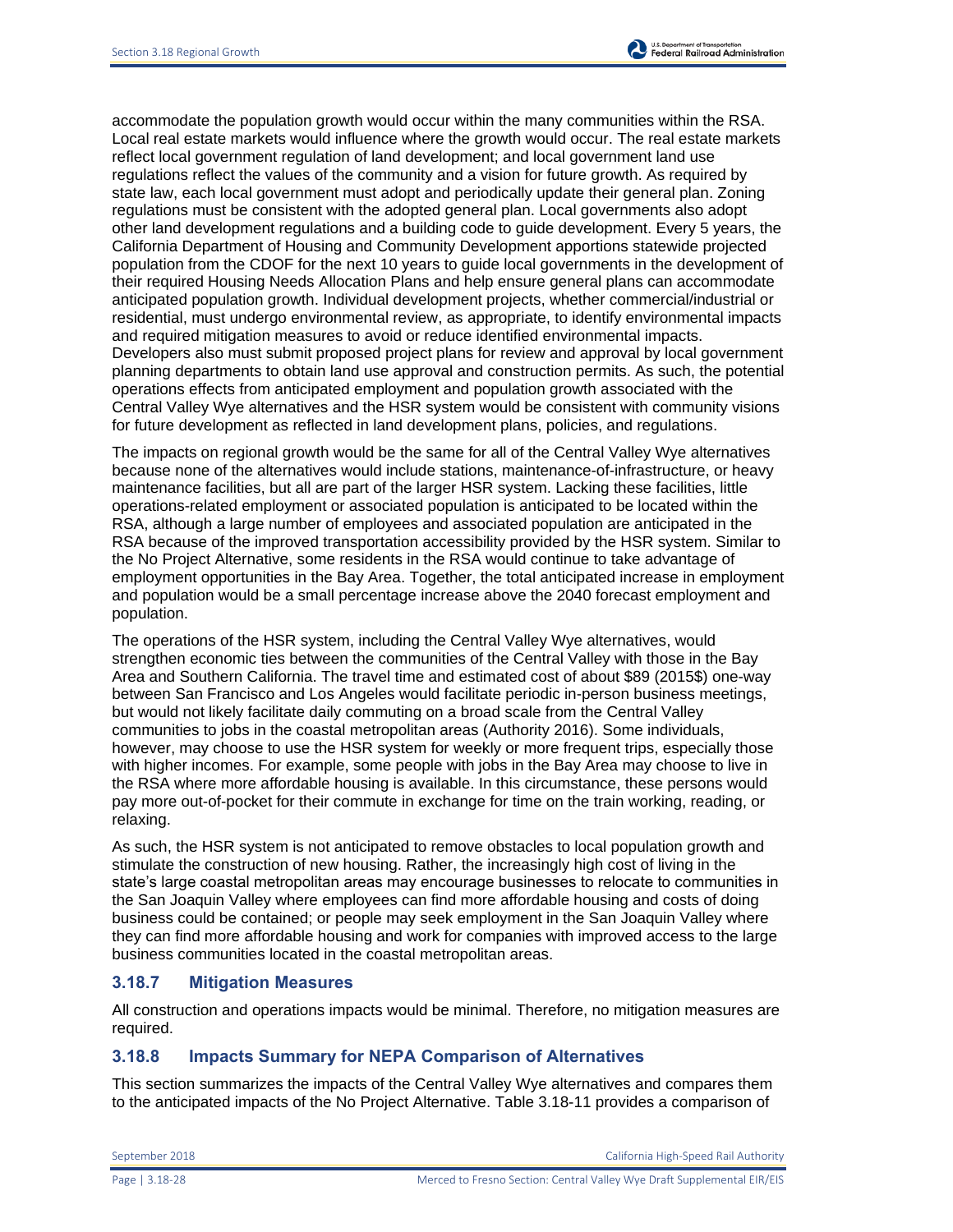

the potential impacts of the No Project Alternative and each of the Central Valley Wye alternatives, summarizing the more detailed information provided in Section 3.18.6.

|            |  | Table 3.18-11 Comparison of Central Valley Wye Alternative Impacts in the |
|------------|--|---------------------------------------------------------------------------|
| <b>RSA</b> |  |                                                                           |

|                                                                                                                                 | <b>SR 152</b><br>(North) to<br>Road <sub>13</sub><br>Wye | <b>SR 152</b><br>(North) to<br>Road 19<br>Wye | <b>Avenue 21</b><br>to Road 13<br>Wye | <b>SR 152</b><br>(North) to<br>Road 11<br>Wye |
|---------------------------------------------------------------------------------------------------------------------------------|----------------------------------------------------------|-----------------------------------------------|---------------------------------------|-----------------------------------------------|
| <b>Impacts</b>                                                                                                                  | <b>Alternative</b>                                       | <b>Alternative</b>                            | <b>Alternative</b>                    | <b>Alternative</b>                            |
| <b>Construction</b>                                                                                                             |                                                          |                                               |                                       |                                               |
| <b>Employment-Related Impacts</b>                                                                                               |                                                          |                                               |                                       |                                               |
| Peak-Year 2020 Direct Construction Employment                                                                                   | $+870$                                                   | $+950$                                        | $+850$                                | $+820$                                        |
| Percentage of 2020 Construction Employment                                                                                      | $+4%$                                                    | $+5%$                                         | $+4%$                                 | $+4%$                                         |
| Peak-Year 2020 Total Employment Impacts<br>(Direct, Indirect, Induced)                                                          | $+3,020$                                                 | $+3,310$                                      | $+2,960$                              | $+2,840$                                      |
| Percentage of Projected 2020 Total Employment                                                                                   | $+<1\%$                                                  | $+<1\%$                                       | $+<1\%$                               | $+<1\%$                                       |
| Total Employment Over 4 Years of Construction                                                                                   | $+8,610$                                                 | $+9,450$                                      | $+8,470$                              | $+8,120$                                      |
| <b>Operations</b>                                                                                                               |                                                          |                                               |                                       |                                               |
| <b>Employment Impacts</b>                                                                                                       |                                                          |                                               |                                       |                                               |
| Operations-Related 2040 Direct Employment                                                                                       | +1,000 to 1,200 jobs located in the San Joaquin Valley   |                                               |                                       |                                               |
| Operations-Related 2040 Employment (Direct,<br>Indirect, Induced)                                                               | +4,800 jobs located in the San Joaquin Valley            |                                               |                                       |                                               |
| Maximum Percentage of 2040 Employment if All<br>Jobs in the Resource Study Area                                                 | $+<1\%$ jobs                                             |                                               |                                       |                                               |
| <b>HSR Systemwide Employment</b><br>(Percentage of 2040 Employment)                                                             | +35,400 jobs<br>$(+25%)$                                 |                                               |                                       |                                               |
| <b>Total Employment from Operations-Related Jobs</b><br>Plus HSR Systemwide Employment<br>(Percentage of 2040 Employment)       | +40,200 jobs<br>$(+6%)$                                  |                                               |                                       |                                               |
| <b>Population Impacts</b>                                                                                                       |                                                          |                                               |                                       |                                               |
| Operations-Related Population<br>(Percentage of 2040 Population)                                                                | +14,500 population<br>$(+<1\%)$                          |                                               |                                       |                                               |
| <b>HSR Systemwide Population</b><br>(Percentage of 2040 Population)                                                             | +106,200 population<br>$(+25%)$                          |                                               |                                       |                                               |
| <b>Total Population from Operations-Related</b><br>Population Plus HSR Systemwide Population<br>(Percentage of 2040 Population) | 120,700 population<br>$(+6%)$                            |                                               |                                       |                                               |

*Source: Authority and FRA, 2018*

Under the No Project Alternative, increasing population and employment opportunities in the RSA are expected to result in increased development and growth. Located in the northern portion of the San Joaquin Valley, the economy of the RSA is anchored in agriculture and food manufacturing, though total employment in the services sector is more than twice as large as the agricultural sector. Between 2015 and 2040, total employment is projected to increase from 495,800 to 652,500, or an average annual increase of 1.3 percent (California Employment Development Department 2016a; Caltrans 2014).

California High-Speed Rail Authority September 2018